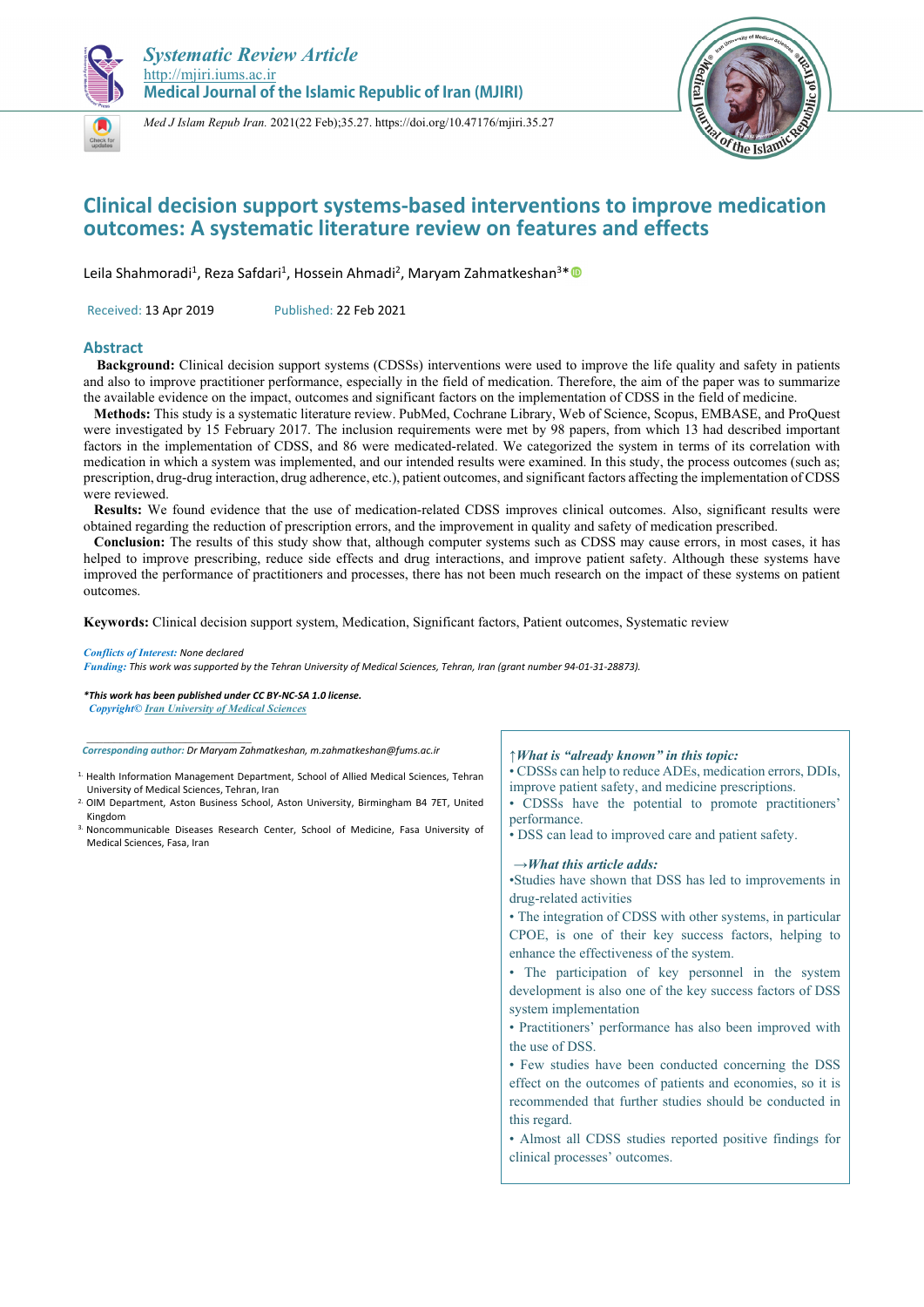*Cite this article as*: Shahmoradi L, Safdari R, Ahmadi H, Zahmatkeshan M. Clinical decision support systems-based interventions to improve medication outcomes: A systematic literature review on features and effects. *Med J Islam Repub Iran.* 2021 (22 Feb);35:27. https://doi.org/10.47176/mjiri.35.27

#### **Introduction**

Recently, extensive attention has been paid to reduce medical error and in particular, medication errors (1) as one of the most common errors in medicine (2, 3). Medication error is one of the main concerns of health care (2). According to the Institute of Medic ine report, nearly 80000 people are admitted to hospital in the United States every year from whom, 7000 die as a result of medication errors that 32-69% of them are definitely or probably preventable (4). The consequences of medication errors, in addition to complications (adverse events) in patients, result in the imposition of financial burdens on the health care system (3), in such a way that it harms at least 1.5 million people a year and adds \$ 3.5 billion to the hospital costs (2).

Medication errors often occur during prescribing procedures (5, 6). One study reported that the incidence of prescription error was 3 to 99 errors per 1000 prescriptions in hospitalized patients, leading to adverse events (ADEs) (6), and drug-drug interactions (DDIs) (3) that by accessing timely information and having a sufficient knowledge base, such as using the computer physician order entry system (CPOE) system, CDSS, or both (1) are potentially preventable (7).

It seems that one of the most important strategies to reduce errors is to simplify the work procedures and limit paperwork (5).

Information technology (IT), by automating tasks and monitoring actions, can reduce workload and increase productivity; therefore, it can reduce errors (8) , improve patient safety (3) and also solve human problems (7). As a result, the use of IT-based programs has attracted the attention of many healthcare settings (2, 3). CDSS as one of the IT-based interventions has been known as a promising strategy to prevent medication errors (9-15).

It has also been considered as one of the most effective and efficient tools for improving prescription, avoiding adverse events, and optimizing correct drug dosing (16). Computerized decision support through drug recommendations, drug-allergy checks, and DDIs advice can help to select a correct drug (17). Hunt et al. defined computer-based: "clinical decision-making programs designed to specifically assist in matching the characteristic features of each patient with a computerized information base to provide patient-specific evaluation or advice to be sent to the clinician" (18). In this study, we the term CDSS means the computerized physician order entry, the clinical decision support system, or electronic prescription.

DSS compliance with recommendations will enhance the ability to change behavior significantly, appropriately, and consistently. Thus, DSS may result in the appropriate entree to information, thus evidence use, clinical decisionmaking, and enhanced care quality. In addition, studies have shown that DSS, by reducing side effects, in addition to savings cost, increases the efficiency of patient care and saves the time of physicians (14). DSS can also collect information for easy examination, counseling, and provision of alternative suggestions that are not immediately become apparent to a clinical specialist. Therefore, one of the most important goals of CDSS is improving the quality of care and paying attention to safety features (19).

To our best knowledge, a number of systematic reviews (SRs) has been performed on CDSS impacts, but they have only reviewed a particular aspect of medication, such as drug prescription and management (20-23), ADEs (24), therapeutic drug monitoring and dosing (25), DDIs (3), medication dosing assistants (26), reduction of prescription errors (27), reduction of unsafe prescription (28), medication safety (29, 30) and assisting in changing prescription practice (31). Many studies have also been conducted on the factors affecting the implementation of CDSS and several factors have been identified (3, 31-45). Therefore, in the present systematic literature review, we aimed to; comprehensively examine the effects of CDSS on more areas of medicine (reducing ADEs, DDIs, medication errors, prescription improvement, medication adherence, dosing, medication safety, and monitoring) rather than focusing on a particular aspect, to assess the CDSS impact on the performance of practitioner and outcomes of the patient, and finally to identify the most effective factors affecting the implementation of CDSS to help new developers.

#### **Methods**

#### *Search strategy*

PubMed, Web of Science, EMBASE, ProQuest, Scopus, besides databases of the Cochrane Library, were searched until 15 February 2017. The searches were not limited by language (studies in other languages were omitted due to incompatibility with the aim of this study).

The search strategy was based on a combination of the following two concepts: CDSS and significant factors affecting the implementation of CDSS. In this regard, the relevant systematic reviews were identified and then screened for inclusion.

The search query for the PubMed database is as follows:

1- ("systematic review" OR "meta analysis")

2- ("Decision Support System" OR "Clinical Decision Support System" OR "Clinical Decision Support" OR (Decision Support AND Clinical) OR (Support AND Clinical Decision))

3- (Achievement OR "success factors" OR "system success" OR "effective systems" OR "effectiveness of CDS systems" OR "critical factor" OR "key features" OR "features critical" OR Effect OR "features effective" OR effectiveness OR "Impact Assessment" OR Influence OR improvement OR quality OR safety OR efficacy OR "quality assurance" OR Enhancing OR development OR "Cost effectiveness" OR "cost-effectiveness")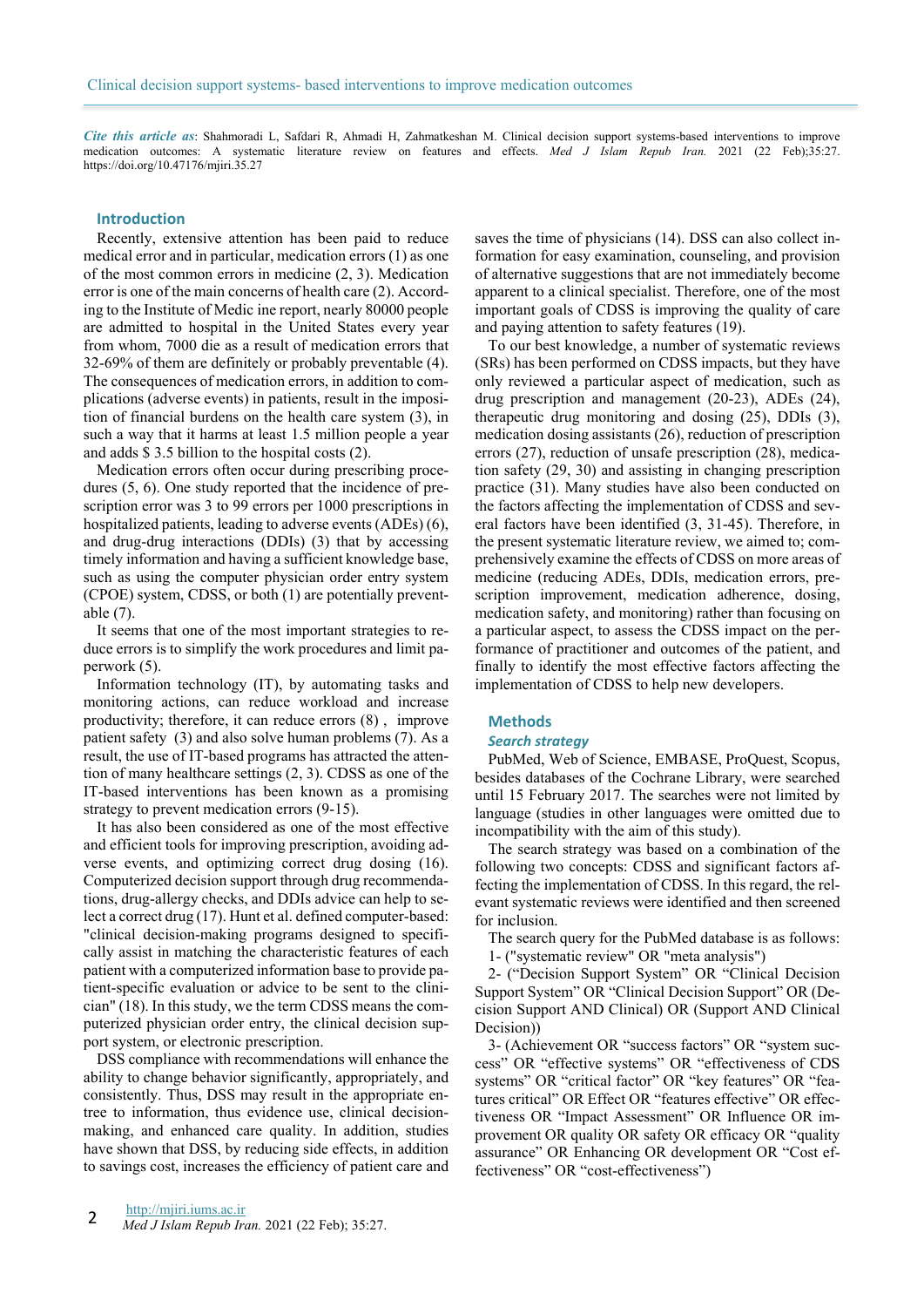# 4- 1 AND 2 AND 3

### *Selection of studies*

The search results were entered into the EndNote software, and the duplicates were removed and re-checked manually. The articles were then screened based on the titles and abstracts. A total of 665 articles was identified. By reviewing the full text of the articles, 98 papers were eventually included in our study (Fig. 1).

#### *Inclusion and exclusion criteria*

The systematic reviews assessed the CDSS efficiency in the field of medication were included in this review, including prescription, dosing, reducing medication errors, drug monitoring, Rx CDSS, medication management, medication safety, ADE, drug allergy, and DDIs. We included studies if they had; 1) assessed CDSSs (including clinical decision support system, electronic prescription, and computerized physician order entry system) that had been implemented in the field of medication such as; medication prescription, reducing medication errors, ADEs, drug-allergy checking, drug dosing support, and etc., and 2) evaluated significant factors affecting CDSS implementation. We excluded non-systematic review studies, commentaries, opinion papers, editorials, conference proceedings, summaries etc.

# *Review procedures and data extraction*

We extracted data to summarize the key features of systematic reviews, including information about the researcher and publication year, research objective, assessed outcomes, and the review's results, as well as information

about significant factors affecting CDSS implementation in the included studies.

Three thousand three hundred electronic records (after eliminating copies) were recognized using a combination of search techniques, and then they were examined for eligibility. First, all titles and abstracts were screened by two reviewers independently to distinguish related investigations on the basis of the present research aims. For a full review, 665 hypothetically eligible works were chosen among the citations. In the next stage, to be included in the final review, the full-text papers independently were reviewed in detail based on the above-mentioned inclusion criteria. Any disagreement was resolved either through discussion or involving a third reviewer. In order to handle citations, Endnote version X7 was applied.

#### *Classification of interventions and research outcomes*

The system was classified in terms of its correlation with medication in which a system was implemented, and our intended results were examined. In this review, the interest outcomes, in turn, were classified as the process outcomes (e.g., prescription, drug-drug interaction, drug adherence, etc.), patient outcomes, and significant factors affecting the implementation of CDSS.

#### **Results**

# *Description of the studies*

PRISMA flow diagrams of included and excluded studies are shown in Figure 1. In total, 4815 publications were obtained with the search strategy, from which 3300 studies



*Fig. 1.* Flow diagram of included and excluded studies

<sup>2</sup> Med *J Islam Repub Iran.* 2021 (22 Feb); 35:27.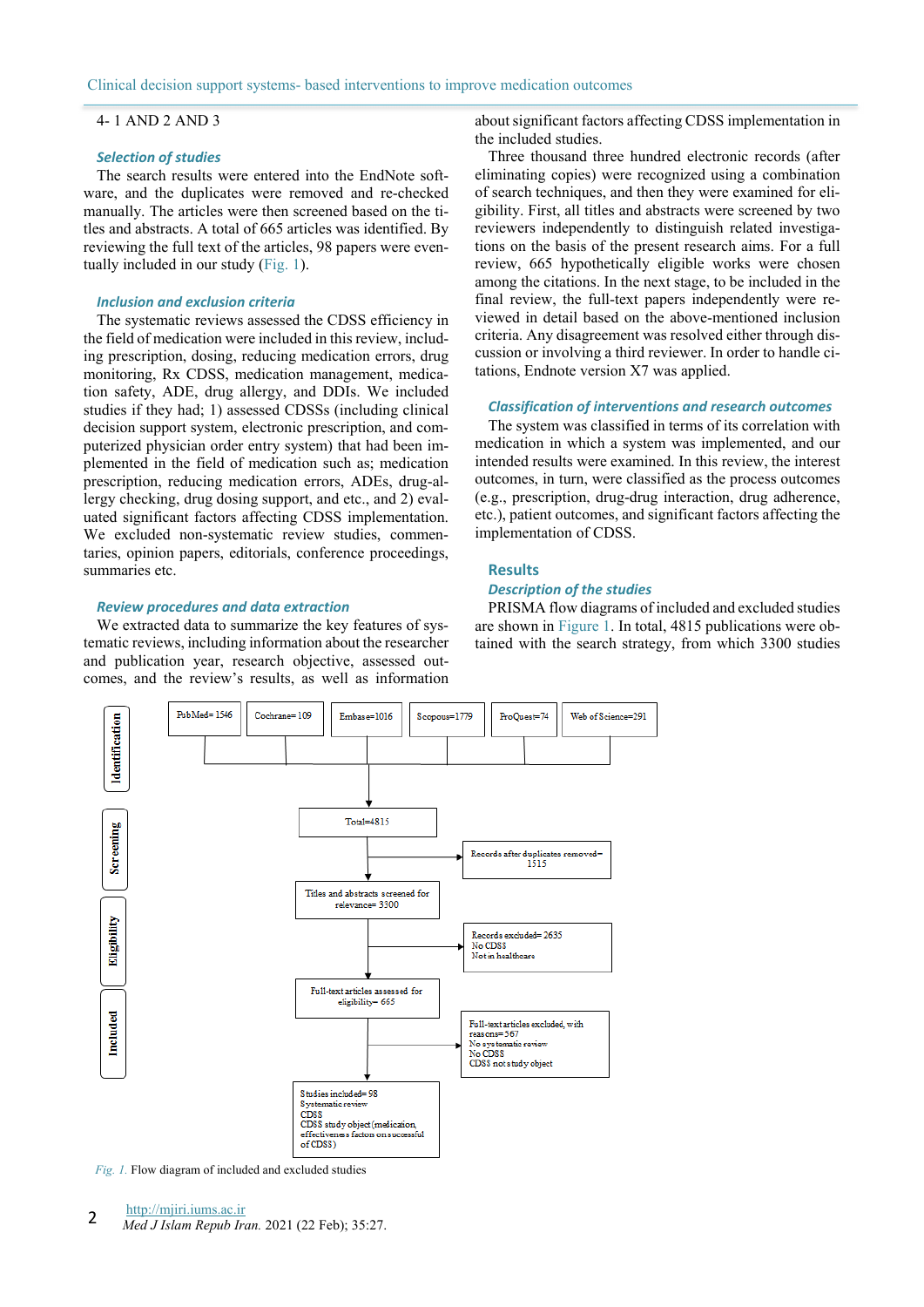remained after the duplication removal. We screened the titles and abstracts and also reviewed the full text of 665 articles. Finally, 98 articles met the inclusion criteria from which 86 were medicated-related, and 13 had reported the successful system implementations.

About a third (27/85, 31.7%) of the articles were focused on prescription (14, 23, 32, 40, 46-68), eight reviews had evaluated interventions which were aimed at ADEs (24, 69- 75), four studies had followed the drug dosing (25, 76-78), nine reviews were focused on medication error reduction (22, 27, 71, 74, 79-85), five reviews were about medication management (1, 20, 86-88), five reviews had discussed medication practice (89-93), six studies had assessed the effect of system on medication use (94-99), four reviews were about medication safety (28-30, 100), two reviews were on medication monitoring (25, 101) one review was about medication adherence (102), one study had assessed the impact of DDIs (13), thirteen reviews were focused on the effects of CDSS on practitioners' performance and outcomes of patients (21, 26, 103-113) and thirteen reviews had analyzed the significant factors affecting CDSS implementation (35-38, 43, 107, 114-120).

#### *Synthesis of evidence (interventions' Efficiency)*

In this part, study results were classified based on medication-related processes, patient outcomes, besides significant factors affecting the implementation.

*Impact on processes of prescribing:* Of twenty-seven studies investigating prescribing-condition, twenty-four studies showed positive effects such as prescription improvement, improvements in appropriateness of drug prescription, reduction in prescription errors, optimizing prescriptions, and reducing unsafe or unnecessary prescription (14, 23, 32, 40, 46-52, 55, 57-68), and also three studies demonstrated the effectiveness of CDSS on prescription improvement that were not convincing (53) and required more investigation  $(54, 56)$ .

*Impact on adverse drug events (ADEs):* Three out of eight studies showed an improvement in reducing drug side effects (24, 71, 74). Results of other studies have shown that using integrated DSS with CPOE prevent prescription of medications that cause side effect (69). Predicting ADE in clinical settings (72), and reducing ADE by 50% using COPE were among other benefits of this system (73). Other studies either did not show any changes in ADE rate or showed a non-conclusive effect of the system on ADE (121, 122). This information is given in Table 1.

*Impact on drug dosing:* As presented in Table 2, In this category, studies reported that CCDSS could help to improve the care process through drug monitoring and dosing (25), increase the initial dose of the drug with computerized recommendations, reduce the time spending in hospital (77, 78) and control the treatment faster through dose adjustment (76).

#### *Table 1.* The effect of CDSS on ADEs References CDSS focus ( study objective) Effect measures Main findings (24) The relationship between CPOE with CDS and the occurrence of an adverse drug event (ADE) Decreased ADEs 80% decrease in ADEs by using CPOE with CDS (69) Identification of automated/non-automated systems that can eliminate/reduce prescriptions that may cause ADEs at the patient level and their effectiveness Eliminate/reduce prescriptions Various systems, including CPOE with DSS can reduce/eliminate prescription of medications that cause ADEs. However, little evidence exists for supporting that. To show the benefits of such systems in medical care, further studies are required. (70) Assessing the effect of computerized laboratory alerts on lowering ADEs rate and process outcomes Promotion of choosing clinical outcomes and process outcomes No evidence exists about the usefulness and benefits of computerized clinical alerts. However, there was some improvement in process outcomes, including changes in laboratory behaviors and prescribing behavior. Therefore, more evidence is needed to prove the usefulness of such systems in electronic medical records. (71) Assessing the effect of CPOE on elimination/decrease in medicine errors and ADE Elimination/decrease in medicine errors and ADE Findings showed that automated prescription and decision support system could be useful in the elimination/decrease in medicine errors and ADE in clinical settings such as hospitals. (72) Assessing various clinical alerts such as pharmacy and laboratory signals currently used to measure ADEs in hospital Promoting ADEs' detection The results showed that clinical alerts such as pharmacy and laboratory signals had been improved to identify ADEs. However, more research on this subject is needed to assess the use of such signals and CDS systems in different settings and analyze the system economically. (73) Detecting factors that are most effective in the elimination/reduction of medication error and evaluating the effect of CPOE in the elimination/reduction of preventable ADEs. Substantial decrease in medication errors and preventable ADEs More than 50% use of CPOE to decrease preventable ADEs and medication errors (74) Measuring the cost-effectiveness of CPOE and its capability to eliminate/reduce preventable ADEs and medication errors Elimination/reduction of preventable ADEs and medication errors The combination of CPOE and decision support systems can eliminate/reduce SDEs and medication errors (75) Measuring the capability and economic usefulness of drug interaction detection software (DIS) in elimination/reduction of ADEs ADEs' rate did not change The outcomes of DIS (benefits, consequences, and economic usefulness) and its effect on drug safety were not detected.

#### *Impact on the medication-related processes*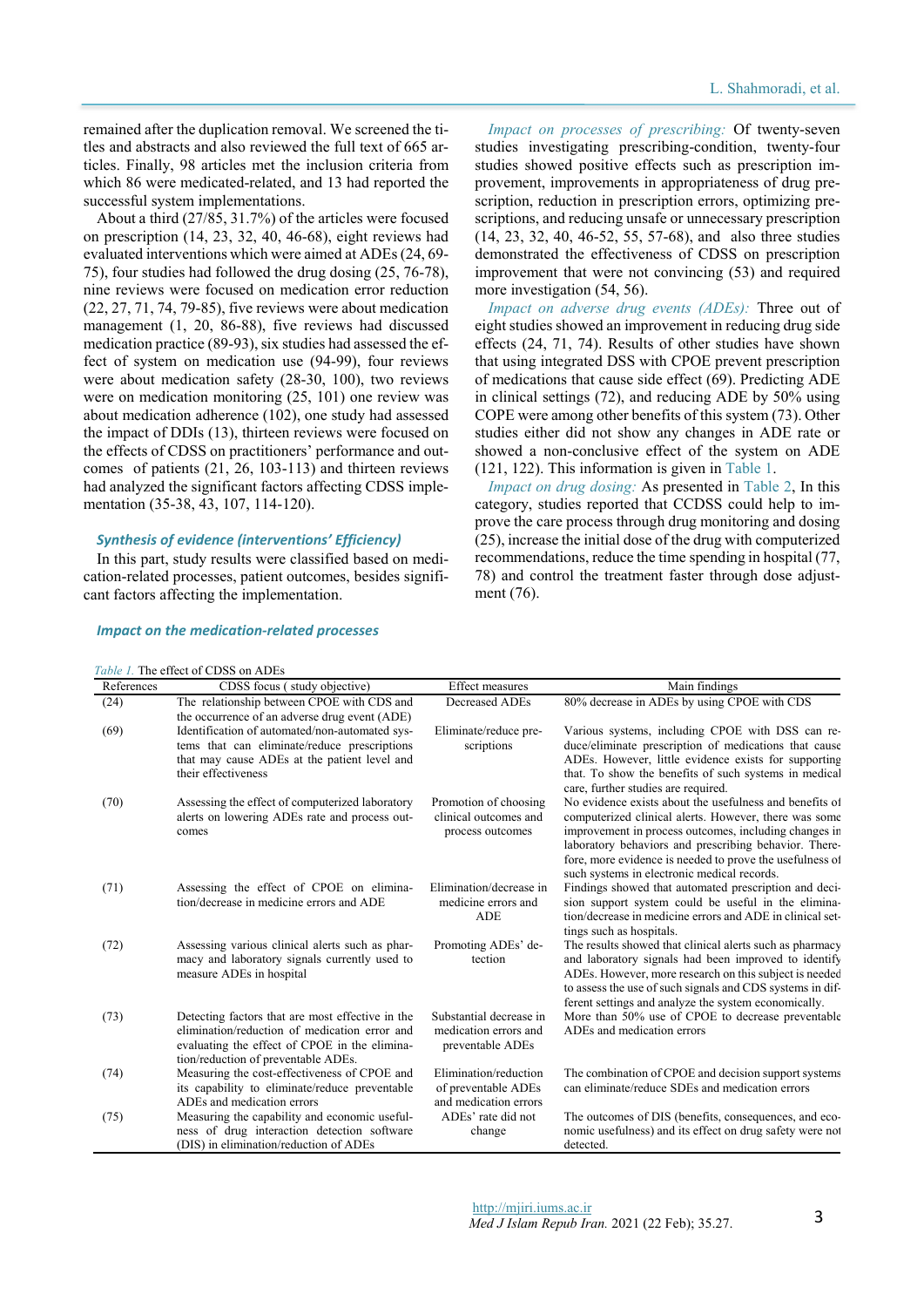| References | CDSS focus (study objective)                                                                           | <b>Effect measures</b>                                                                                                                                                                                  | Main findings                                                                                                                                                                                                                                                                                                                                                                                                                                                         |
|------------|--------------------------------------------------------------------------------------------------------|---------------------------------------------------------------------------------------------------------------------------------------------------------------------------------------------------------|-----------------------------------------------------------------------------------------------------------------------------------------------------------------------------------------------------------------------------------------------------------------------------------------------------------------------------------------------------------------------------------------------------------------------------------------------------------------------|
| (25)       | Evaluating the effect of CCDSS on<br>therapeutic drug monitoring and dos-<br>ing (TDMD)                | Therapeutic drug monitoring and<br>dosing (TDMD) process improved                                                                                                                                       | CCDSS can improve the therapeutic drug monitoring and<br>dosing (TDMD) process, especially vitamin K and insulin<br>dosing. However, CCDSS should be developed further and<br>then it should be assessed through different studies using dif-<br>ferent research methods, particularly in terms of drug safety<br>and patient outcomes. CCDSS can improve the therapeutic<br>drug monitoring and dosing (TDMD) process, especially vit-<br>amin K and insulin dosing. |
| (76)       | Assessing the capability of a comput-<br>erized decision-making system in an-<br>ticoagulant treatment | The computerized decision-mak-<br>ing system improved dose adjust-<br>ment                                                                                                                              | Findings referred to the ability of CDSS in adjusting the dose<br>of anticoagulant                                                                                                                                                                                                                                                                                                                                                                                    |
| (77)       | The effect of electronic advice on<br>medication dosing                                                | Major reduction in the toxicity of<br>the drug, an increase in serum con-<br>centration and primary, dosing and<br>shorter treatment time and hospi-<br>talization, thus, no effect on side<br>effects. | Computerized medication dosing had many benefits, includ-<br>ing a major reduction in the toxicity of drugs, an increase in<br>serum concentration and primary, dosing, and shorter treat-<br>ment time and hospitalization, thus, no effect on the side ef-<br>fects.                                                                                                                                                                                                |
| (78)       | Evaluating the computerized medica-<br>tion dosing compared to non-comput-<br>erized medication dosing |                                                                                                                                                                                                         | Computerized medication dosing has many benefits, includ-<br>ing increased serum concentrations, reduced hospitalization,<br>and significant reduction of side effects                                                                                                                                                                                                                                                                                                |

*Impact on medication errors:* Almost half of the studies (44%) showed that, CDSS system, particularly when integrated with CPOE, lead to a reduction of medication error (27, 74, 80, 84). Other studies have pointed to the effectiveness of electronic prescribing in the reduction of medication error and ADE (71). Moreover, HIT especially DSS,

# *Table 3.* The effect of CDSS on medication errors

| References | CDSS focus                                                                                                                                                                                         | <b>Effect measures</b>                                                                                                                                                                                          | Main findings                                                                                                                                                                                                                                                                                                                                                                      |
|------------|----------------------------------------------------------------------------------------------------------------------------------------------------------------------------------------------------|-----------------------------------------------------------------------------------------------------------------------------------------------------------------------------------------------------------------|------------------------------------------------------------------------------------------------------------------------------------------------------------------------------------------------------------------------------------------------------------------------------------------------------------------------------------------------------------------------------------|
|            | (study objective)                                                                                                                                                                                  |                                                                                                                                                                                                                 |                                                                                                                                                                                                                                                                                                                                                                                    |
| (79)       | Assessing the effect of different in-<br>terventions on reduction of medica-<br>tion errors in critical care units                                                                                 | Reduction of medication errors                                                                                                                                                                                  | Clinical decision making (SSCD) support system decreased<br>medication errors by 67%. However, there is not much evi-<br>dence to suggest that such systems can reduce medication<br>errors.                                                                                                                                                                                       |
| (80)       | Assessing the effect of different in-<br>terventions on reduction of medica-<br>tion errors in NICUs                                                                                               | Reduction of medication errors                                                                                                                                                                                  | CPOE with a decision support system, medication errors,<br>and ISs may decrease medication errors                                                                                                                                                                                                                                                                                  |
| (22)       | Evaluating the effects of Decision<br>Support System (DSS) in the health<br>care                                                                                                                   | improving the care quality and pa-<br>tient safety, including elimina-<br>tion/reduction of medication and<br>clinical errors, increasing the eco-<br>nomic efficiency, and increase the<br>knowledge of staffs | Decision-making support system (DSS) increased compli-<br>ance with standard care and medication guidelines and also<br>helps healthcare professionals to eliminate/reduce medica-<br>tion and clinical errors. It also increased economic efficiency<br>and consequently increased the quality of care.                                                                           |
| (27)       | Assessing the effect of different in-<br>terventions on reduction of medicine<br>errors in children's wards                                                                                        | Reduction of medication errors                                                                                                                                                                                  | Medication errors in pediatric wards will be reduced if cor-<br>rect and standard definitions are to be used, and also as-<br>sessing economic efficiency would also help to achieve de-<br>sired outcomes                                                                                                                                                                         |
| (71)       | Evaluating the risk of medication er-<br>ror and ADE by CPOE.                                                                                                                                      | Decrease in medicine error and<br>ADE risk                                                                                                                                                                      | A computerized prescription system is an effective tool that<br>can eliminate/reduce medication errors and ADEs in clinical<br>settings                                                                                                                                                                                                                                            |
| (74)       | Assessing the advantages and barri-<br>ers to the implementation of the<br>CPOE system in clinical settings,<br>and also assessing the effects of the<br>system in ADEs and medication er-<br>rors | Decrease in medical errors and<br>ADE <sub>s</sub>                                                                                                                                                              | The combination of CPOE and CDSS systems can poten-<br>tially eliminate/reduce medication errors and ADEs. The un-<br>willingness of healthcare professionals and the high imple-<br>mentation costs are among the barriers                                                                                                                                                        |
| (84)       | Assessing the effect of CPOE on pa-<br>tient safety                                                                                                                                                | CPOE system has a better effect<br>on medication errors and ADEs<br>when is used concurrently with<br>CDSS resulting in increased pa-<br>tient safety                                                           | Significant reduction in medication errors and ADEs were<br>not seen when a CPOE system alone was implemented; how-<br>ever, the combination of CPOE and CDSS had a greater im-<br>pact on medication errors' reduction and increased patient<br>safety                                                                                                                            |
| (82)       | Evaluating the health information<br>technology impacts on quality, effi-<br>ciency, and cost-effectiveness of<br>care                                                                             | Information technology increased<br>the adherence to care based on<br>guidelines, improved monitor-<br>ing/surveillance,<br>reduced<br>and<br>medicine errors.                                                  | The majority of research has been conducted on CDS and<br>electronic health record systems. Several interventions influ-<br>enced the quality of care, such as increasing adherence to<br>care based on guidelines, improving monitoring/surveil-<br>lance, and reducing medicine errors                                                                                           |
| (85)       | Studying the features of electronic<br>Patient Medication Record (ePMR),<br>including alerts and patient safety<br>measures during the prescribed time<br>at the pharmacy                          | Medication<br>Record<br>Patient<br>(ePMR) was effective in alerting<br>staffs about clinical risks                                                                                                              | The features of the electronic Patient Medication Record<br>(ePMR), including alerts and patient safety measures, were<br>effective in alerting staff about clinical risks during the pre-<br>scribed time. There were also some problems, including false<br>alerts and performance inconsistencies. More study is<br>needed on this subject in different countries and settings. |

http://mjiri.iums.ac.ir

*Med J Islam Repub Iran.* 2021 (22 Feb); 35:27. 4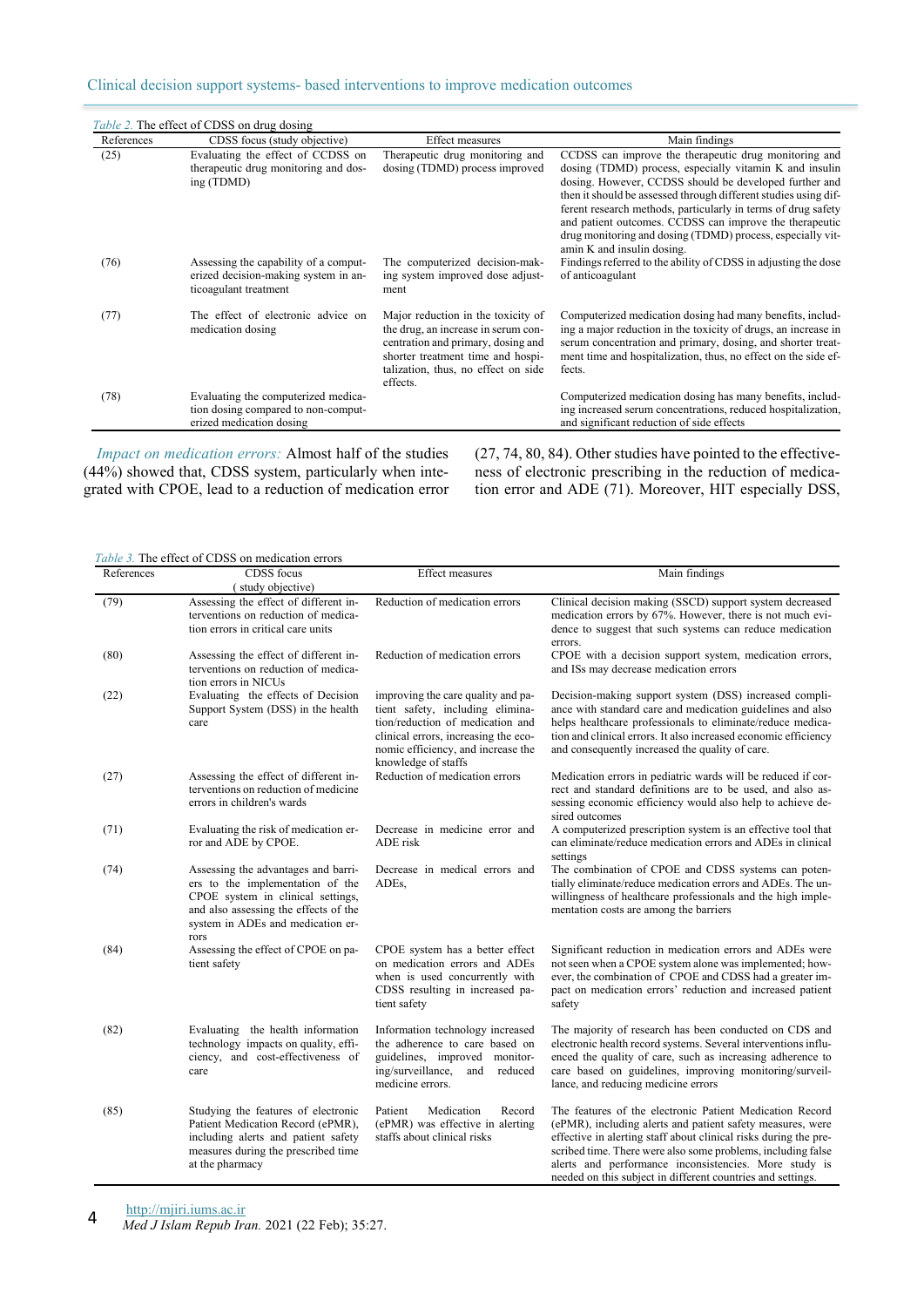has helped to improve the quality of care by improving disease assessment and compliance with clinical guidelines as well as reducing medication errors (82). DSS models have helped the physicians in selecting collect systems to achieve significant outcomes such as reduction of medical and medication errors (22). However, a study showed that interventions could not exclusively be effective in reducing medication errors (79), as are displayed in Table 3.

*Impact on medication management:* In regard to the effects of DSS on medication management, as presented in Table 4, studies have shown that such systems promote the quality of care and improve medication management (86). The use of DSSs that offer reminders and feedback is beneficial in improving medication use and different behaviors related to medication management (1). However, few studies have been conducted on patient safety threats or monitoring of side effects (20).

*Medication practice:* Almost all studies have shown the effect of DSS on the medication interventions, outcomes improvement, drug safety and reducing medication errors (91), promotion of professional activity, change in the field of alcohol and other drugs (AOD) using of reminders or

*Table 4.* The effect of CDSS on medication management

| References | CDSS focus (study objective)                                                                                                                                                                                                                                      | <b>Effect measures</b>                                                                                                                                    | Main findings                                                                                                                                                                                                                                |
|------------|-------------------------------------------------------------------------------------------------------------------------------------------------------------------------------------------------------------------------------------------------------------------|-----------------------------------------------------------------------------------------------------------------------------------------------------------|----------------------------------------------------------------------------------------------------------------------------------------------------------------------------------------------------------------------------------------------|
| (1)        | Evaluating the effects of computerized systems<br>(reminders or feedback) to support medication<br>management of patient safety and medication<br>management                                                                                                      | Enhanced patient safety and ad-<br>herence to medication regimen,<br>enhanced medication manage-<br>ment, enhanced generic pre-<br>scribing of medication | Computerized systems (reminders or feedback)<br>can enhance medication management. Factors that<br>affect implementation should also be considered                                                                                           |
| (20)       | Exploring the effects of different intervention<br>such as medication management in ambulatory<br>care on patient safety                                                                                                                                          | In general, no risk to patient<br>safety was found                                                                                                        | There is no evidence to suggest that, implementa-<br>tion of electronic medication management sys-<br>tems in ambulatory settings can potentially cause<br>risks or harms to patients                                                        |
| (86)       | Exploring the effect of medication management<br>information technology (MMIT) on all medi-<br>cine management phases                                                                                                                                             | Enhanced prescribing behavior,<br>adherence to medication advice.<br>and reduced costs                                                                    | MMIT enhanced medication management. The<br>care quality was improved by approximately half<br>of the MMIT interventions; however, little re-<br>search has evaluated clinical outcomes                                                      |
| (87)       | Exploring the effects of multifaceted interven-<br>tions in the improvement of depression out-<br>comes in primary care                                                                                                                                           | Promote more active medica-<br>tion management                                                                                                            | Factors, including qualified care managers, pa-<br>tient support system, patient education, continu-<br>ous monitoring, and decision support system is<br>important in medication management                                                 |
| (88)       | Exploring the effects of health information tech-<br>nology on all stages of the medication manage-<br>ment process (drug prescribing, ordering, com-<br>munication, dispensing, administration, and<br>monitoring as well as education and reconcilia-<br>tion). | Moderate to significant im-<br>provement in care with the im-<br>plementation of MMIT                                                                     | Studies that have been investigating the cost-ef-<br>fectiveness and clinical outcomes of the MMIT<br>system had ambiguous results. However, some<br>qualitative studies have found different percep-<br>tions of MMIT effects and outcomes. |

| Table 5. The effect of CDSS on Medication practice |                                                                                                                                    |                                                                                                                                                                                                                                                                                                                                                                                  |                                                                                                                                                                                                                                                                                                           |
|----------------------------------------------------|------------------------------------------------------------------------------------------------------------------------------------|----------------------------------------------------------------------------------------------------------------------------------------------------------------------------------------------------------------------------------------------------------------------------------------------------------------------------------------------------------------------------------|-----------------------------------------------------------------------------------------------------------------------------------------------------------------------------------------------------------------------------------------------------------------------------------------------------------|
| References                                         | CDSS focus (study objective)                                                                                                       | <b>Effect measures</b>                                                                                                                                                                                                                                                                                                                                                           | Main findings                                                                                                                                                                                                                                                                                             |
| (89)                                               | Identifying electronic decision<br>support systems that directly<br>support pharmacists in the hos-<br>pital or community settings | Enhanced medication therapy                                                                                                                                                                                                                                                                                                                                                      | Very little evidence exists in the literature that<br>explores electronic decision support system<br>activities for pharmacy or pharmacists, in<br>comparison to the countless related literature<br>for healthcare                                                                                       |
| (90)                                               | Exploring the implementation<br>of clinical guidelines in pharma-<br>cies                                                          | CDSS had a significant effect on the outcomes                                                                                                                                                                                                                                                                                                                                    | Currently, very little evidence exists to prove<br>that, implementation of clinical guidelines<br>has a positive impact on outcomes of patients.<br>No evidence exists to suggest the best imple-<br>mentation method                                                                                     |
| (91)                                               | Evaluating the health IT impact<br>on the quality, safety, and effi-<br>ciency of healthcare                                       | Positive effect on patient safety reduced medica-<br>tion errors                                                                                                                                                                                                                                                                                                                 | Many studies referred to the benefits of using<br>CDSS and CPOE. Many studies that have ex-<br>plored the effect of implementing health IT<br>on patient improving patient safety and reduc-<br>ing medication errors                                                                                     |
| (92)                                               | Improved adherence to guide-<br>lines, increased overall prescrip-<br>tion time, increased in unat-<br>tended alerts               | Improved adherence to guidelines, increased over-<br>all prescription time, increased in unattended<br>alerts                                                                                                                                                                                                                                                                    | Not much evidence exist to demonstrate that<br>CPOE systems improve safety and decrease<br>costs in outpatient situations. Nevertheless,<br>many studies have found evidence in favor of<br>improved adherence to guidelines, increased<br>overall prescription time, increased in unat-<br>tended alerts |
| (93)                                               | Identifying the most effective<br>strategies related to alcohol and<br>other drugs (AOD)                                           | The use of reminders had a moderate to significant<br>effect on process outcomes. Improved prescribing<br>and adherence to guidelines. Major improvement<br>in professional practice and client outcomes. Re-<br>minders should be used in general medicine clin-<br>ics to improve alcohol counseling. Feedback in-<br>dicated 1-16% improvement in professional prac-<br>tice. | The results suggested the use of d reminders<br>and feedback to improve AOD. More spe-<br>cific studies are required to explore the use of<br>reminders and feedback in AOD-related ac-<br>tivities in clinical settings.                                                                                 |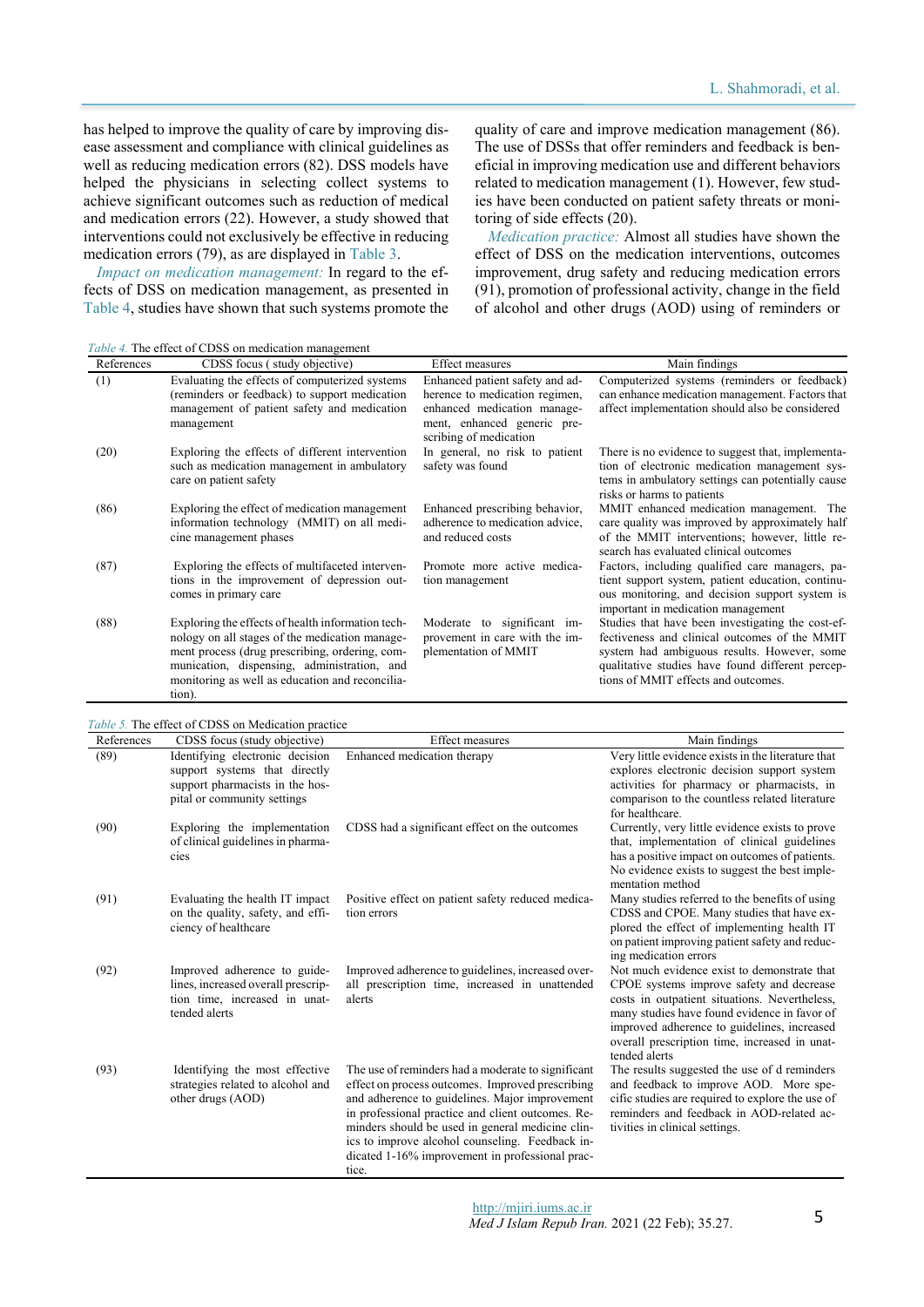Clinical decision support systems- based interventions to improve medication outcomes

feedback (93), and reduction of the cost (92). These are presented in Table 5.

*Impact on medication usage:* Table 6 shows that half of the studies have been examining the interventions that facilitate the proper use of polypharmacy in elderly people, which indicated the improvement in reduction of incorrect prescription (94, 98, 99). Furthermore, strategies such as electronic alarms have been proven to be effective in the better use of medications, especially in the short term (95). Studies have shown that the decision-making support system and the use of medication were the most common practice and strategies (56%), (96).

*Impact on medication safety:* Various studies have been conducted on drug safety and the use of different approaches, which indicated that DSS, in particular when integrated with CPOE, has been associated with the reduced drug errors and improved drug use (30). DSS leads to improvements in care processes and reduction of drug errors and positively effects drug dosing and patient outcomes (29). Also, these interventions have a significant impact on reducing the risks to safety, which consequently leads to a significant reduction in drug errors, especially during the interaction between the doctor and the pharmacist (28) as

presented in Table 7.

*Impact on monitoring practices:* Nieuwlaat et al. concluded that, for therapeutic drug monitoring and dosing (TDMD), CCDSSs help to improve the process of care, but there are no clear results about their effect on patient outcomes(25). Fischer et al. showed that, regarding the role of HIT interventions in monitoring laboratory drugs for ambulatory settings, there are not many studies and conclusive evidence; therefore, more research is needed to clarify it (101). This information is presented in Table 8.

Impact on medication adherence and Drug-drug interactions (DDIs): Table 9 indicate that studies on drug adherence and drug interactions, IT-based interventions, especially DSS, have been the most effective interventions to improve drug adherence and drug interactions (13, 102).

## *Impact on practitioners' performance and patient outcomes*

In Table 10, thirteen studies showed the positive impact of DSS systems on the quality and efficiency of care (21, 26, 103-113). CPOE and DSS have had a positive effect on patient safety outcomes (113), and have played an im-

*Table 6.* The effect of CDSS on Medication usage

| References | CDSS focus (study objective)                                                                                                                                   | <b>Effect measures</b>                                                                                                                                                                     | Main findings                                                                                                                                                                                                                                                                                                                                                                                                                                                                                                                                                                                                                                                              |
|------------|----------------------------------------------------------------------------------------------------------------------------------------------------------------|--------------------------------------------------------------------------------------------------------------------------------------------------------------------------------------------|----------------------------------------------------------------------------------------------------------------------------------------------------------------------------------------------------------------------------------------------------------------------------------------------------------------------------------------------------------------------------------------------------------------------------------------------------------------------------------------------------------------------------------------------------------------------------------------------------------------------------------------------------------------------------|
| (94)       | Evaluating effective interven-<br>tions in reducing medication-<br>problems and enhancing the<br>of<br>suitable<br>application<br>polypharmacy in the elderly. | Substantial decrease in medi-<br>cation errors and ADEs.                                                                                                                                   | Interventions for improving suitable polypharmacy, like phar-<br>maceutical care, led to clinically significant improvement are<br>yet to be proved; however, the interventions are believed to re-<br>duce inappropriate prescribing and medication errors                                                                                                                                                                                                                                                                                                                                                                                                                |
| (95)       | Exploring interventions to en-<br>hance medicine use in con-<br>trolled<br>organizations<br>care<br>(MCOs). Specifically in the US<br>managed care setting.    | Decreased antibiotic prescrib-<br>ing. Enhanced recommended<br>laboratory drug monitoring.<br>Increased overall medication<br>use.<br>A substantial rise in anti-de-<br>pressant adherence | Many studies indicate the changing of drug use in the US man-<br>aged care setting. Computerized alerts can improve short-term<br>outcomes. Few well-designed studies are yet to test their effect<br>on patient outcomes.                                                                                                                                                                                                                                                                                                                                                                                                                                                 |
| (96)       | Examining the interventions'<br>efficiency to decrease low-value<br>treatment.                                                                                 | Reduction in inappropriate<br>prescription acid-suppressive<br>medications.                                                                                                                | The studies on decision support targeting drug use were most<br>common. The most significant influence on low-value treat-<br>ment is multidimensional interventions that consider both pa-<br>tient and provider functions in medication overuse. Although<br>there are comparatively high data on the effectiveness of clini-<br>cal decision support, it requires more investigation and devel-<br>opment.                                                                                                                                                                                                                                                              |
| (97)       | Assessing interventions' im-<br>pacts in order to assist consum-<br>ers in using medications safely<br>and efficiently.                                        | Improvements in medicines<br>use and adherence. Reduction<br>in adverse events and im-<br>proved clinical outcomes.                                                                        | The most-reported outcome was adherence to the medication<br>regimen.<br>The results of this overview can be used by decision-makers in<br>implementing interventions for improving medication use by<br>consumers to realize the best ones for enhancing particular out-<br>comes.                                                                                                                                                                                                                                                                                                                                                                                        |
| (98)       | Summarizing effective inter-<br>ventions in reducing medica-<br>tion- problems and enhancing<br>the suitable use of polyphar-<br>macy in the elderly           | Decreased<br>inappropriate<br>poly-pharmacy. Enhanced ad-<br>herence to medication.                                                                                                        | Interventions for improving suitable polypharmacy, like phar-<br>maceutical care leading to significant improvement clinically<br>are still to be demonstrated. They seem, however, useful in de-<br>creasing unsuitable prescriptions.                                                                                                                                                                                                                                                                                                                                                                                                                                    |
| (99)       | Evaluating the systematic re-<br>views on enhancing the suitable<br>use of polypharmacy in the el-<br>derly                                                    | Decreased inappropriate pre-<br>scribing                                                                                                                                                   | Cochrane reviews summarized in this article emphasize the lack<br>of intervention research on enhancing the proper polypharmacy<br>use in old patients. Generally, the interventions mentioned in<br>the review revealed benefits in this regard on the basis of a per-<br>ceived reduction in unsuitable prescriptions.<br>Nevertheless, if the interventions may result in significant clin-<br>ical improvements concerning hospital admissions, medication-<br>associated issues, and life quality of patients are yet to be estab-<br>lished. Guidance associated with intervention enhancement, as-<br>sessment, and report would assist in further future research. |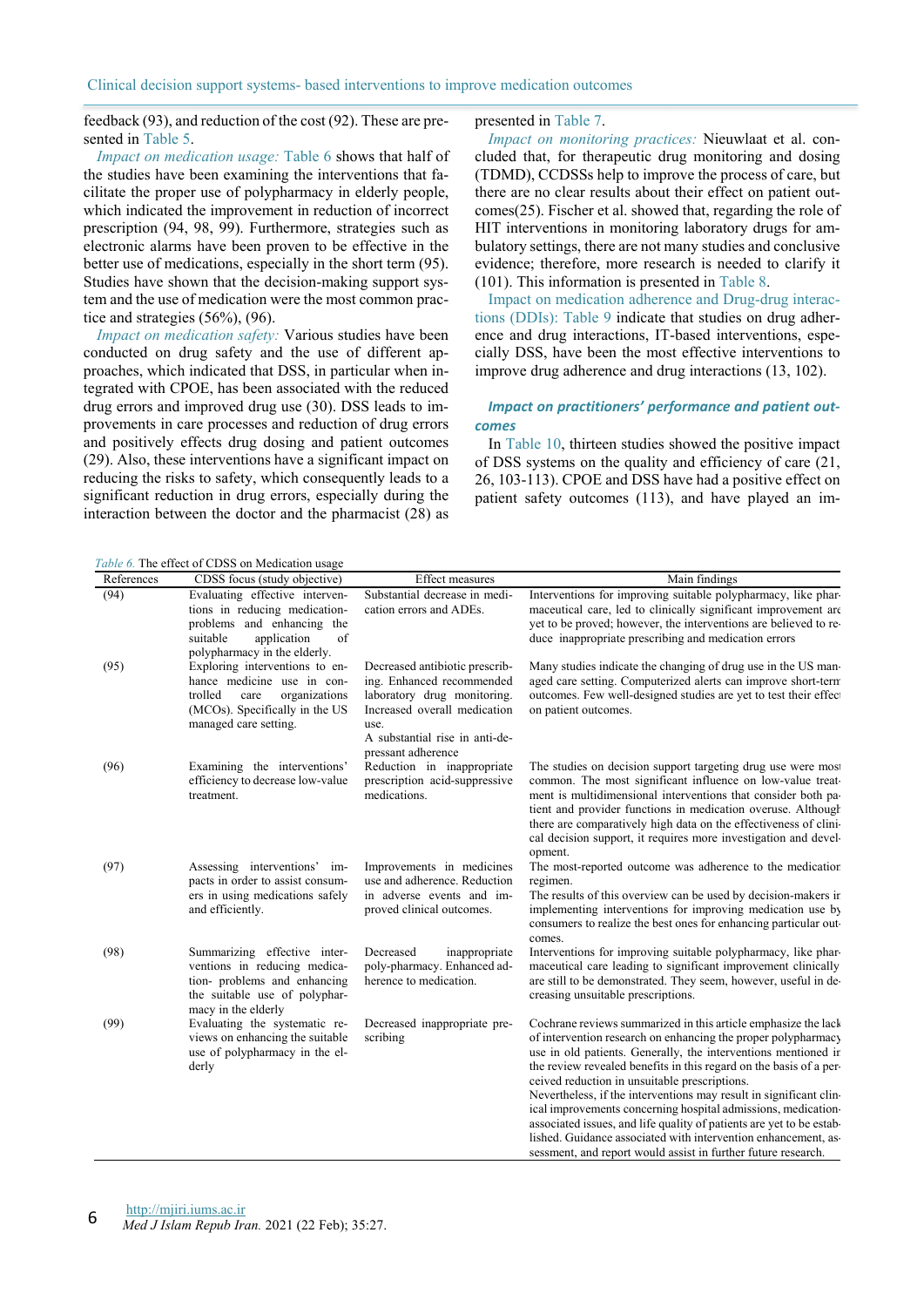Table 7. The effect of CDSS on Medication safety References CDSS focus (study objective) Effect measures Main findings (28) Evaluating the effect of IT intervention in the improvement of drug safety in primary care. CDS reduced the rate of inappropriate prescriptions In general, IT interventions are believed to decrease medication errors. However, IT interventions are not without safety hazards. (29) The effect of CDSS on drug safety. Decrease in medicine error (dose /prescription). enhancement in medicine dosing, care process, and outcomes related to medicine/drug CDSS decreased medicine error and enhanced the care process; however, it did not improve outcomes significantly. CDSS, reminders, or medicine alerts may enhance courses of care outcomes; CDSS associated with medicine dosing has the potential to improve patient outcomes. (30) Improving drug safety by using CPOE and CDSSs. Reduced medication error rates. CDSSs and CPOE may dramatically decrease medicine error and provide further vital benefits associated with the use of medicine. (100) Exploring different interventions to prevent drug safety in hospitals. Improvement in safety, medication administration, and reduction of drug errors. Evidence suggests the effectiveness of interventions in reducing medicine errors and negative drug measures. However, the results of a number of studies contradict this.

| References | CDSS focus (study objective)                                                                                                                                          | <b>Effect measures</b>                                                                                                                                                   | Main findings                                                                                                                                                                                                                                                                                                                                                                                |
|------------|-----------------------------------------------------------------------------------------------------------------------------------------------------------------------|--------------------------------------------------------------------------------------------------------------------------------------------------------------------------|----------------------------------------------------------------------------------------------------------------------------------------------------------------------------------------------------------------------------------------------------------------------------------------------------------------------------------------------------------------------------------------------|
| (25)       | Evaluating the effects of CCDSS<br>effects on therapeutic drug moni-<br>toring and dosing (TDMD) in<br>randomized<br>controlled<br>trials<br>(RCTs)                   | Improved therapeutic drug<br>monitoring<br>dosing<br>and<br>(TDMD)                                                                                                       | CDSS can improve TDMD, particularly in the dosing of insuline<br>and vitamin K; however, it needs to be further developed                                                                                                                                                                                                                                                                    |
| (101)      | Identifying studies that have in-<br>vestigated the HIT interventions<br>to enhance laboratory observing<br>of chosen high-risk drugs in the<br>ambulatory situation. | The was not enough evi-<br>dence to demonstrate the<br>HIT impact in enhancing la-<br>boratory observing of partic-<br>ular high-risk drugs for am-<br>bulatory patients | Overall, practically half of the randomized controlled experi-<br>ments demonstrated major enhancements in the laboratory ob-<br>serving of particular high-risk drugs. However, The was not<br>enough evidence to demonstrate the effect of HIT in improving<br>laboratory observing of particular high-risk drugs for patients<br>in ambulatory settings; thus, more studies are required. |

| References | CDSS focus (study objective)                                                                                                               | Effect measures                                                                                   | Main findings                                                                                                                                                                                                                                                                                                                                               |
|------------|--------------------------------------------------------------------------------------------------------------------------------------------|---------------------------------------------------------------------------------------------------|-------------------------------------------------------------------------------------------------------------------------------------------------------------------------------------------------------------------------------------------------------------------------------------------------------------------------------------------------------------|
| (102)      | Assessing the most effective fac-<br>tors that influence patients' adher-<br>ence to medication therapy in pa-<br>tients with osteoporosis | Patient adherence to drugs<br>improved                                                            | Findings indicated that factors such as making dosing regi-<br>men simpler, patient decision making support system, patient<br>education, and electronic prescription system were most ef-<br>fective in patients' drug adherence in patients with osteopo-<br>rosis. However, the patient decision making support system<br>was the most effective factor. |
| (13)       | Evaluating the effects and charac-<br>teristics of computerized interven-<br>tions on the outcomes of DDI                                  | Increasing DDI alert adher-<br>ence and clinical outcomes<br>with computerized interven-<br>tions | The results showed that DDI alert adherence and clinical out-<br>comes were increased by computerized interventions. The ef-<br>fect of DDI on the medication-related issues such as drug pre-<br>scription, administration, and dispense at decision making<br>time                                                                                        |

portant role in the various aspects of drug management, patient outcomes, and cost-cutting (112). Bright et al. reported that CDSS is less effective in clinical and economic activities, and its success depends on providing the correct information at the right moment to the right person (109). With the integration of DSS with workflow, these systems can help improve professional performance in promoting preventive care, medication order, and adherence to guidelines. Computer reminders can lead to improvements in drug interaction warnings, drug prescriptions, and test orders (105, 108). Also, some studies have shown that DSS can improve the performance of experts by up to 76% using reminders and up to 66% using drug prescription or dosage systems, and also it can improve patient outcomes by up to 13% (107). In almost all of these studies, the impact of DSS on patient outcomes has been less widely considered therefore, we can hardly be conclusive about its impact.

*Significant factors affecting CDSS implementation:* In this section, we describe the most important factors affecting the implementation of CDSS mentioned in the studies as presented in Table 11.

In general, the findings of this study showed that most studies (about 30%) have considered key employees' participation in the system development process (42, 117, 118, 123), support of key managers and personnel, training and monitoring of the system in the early stages of implementation (41, 42, 117, 118), and the need for the predictive role of specific systems or organizational features (31, 33, 35, 40) as the most important factors. Approximately 23% of the studies have considered factors such as integration of the system with other systems such as CPOE (3, 43, 114) and organizational workflow (3, 43, 114), and also implementing the system at the right time (34, 35, 44), and about 15% of the studies have considered the infrastructure and adequate resources (42, 123) as effective factors. In other studies, factors such as the provision of advice for practitioners and patients, and providing CDSS by the developers of the system (43), factors of the human, organizational and technology (37), user groups' perceptions of significant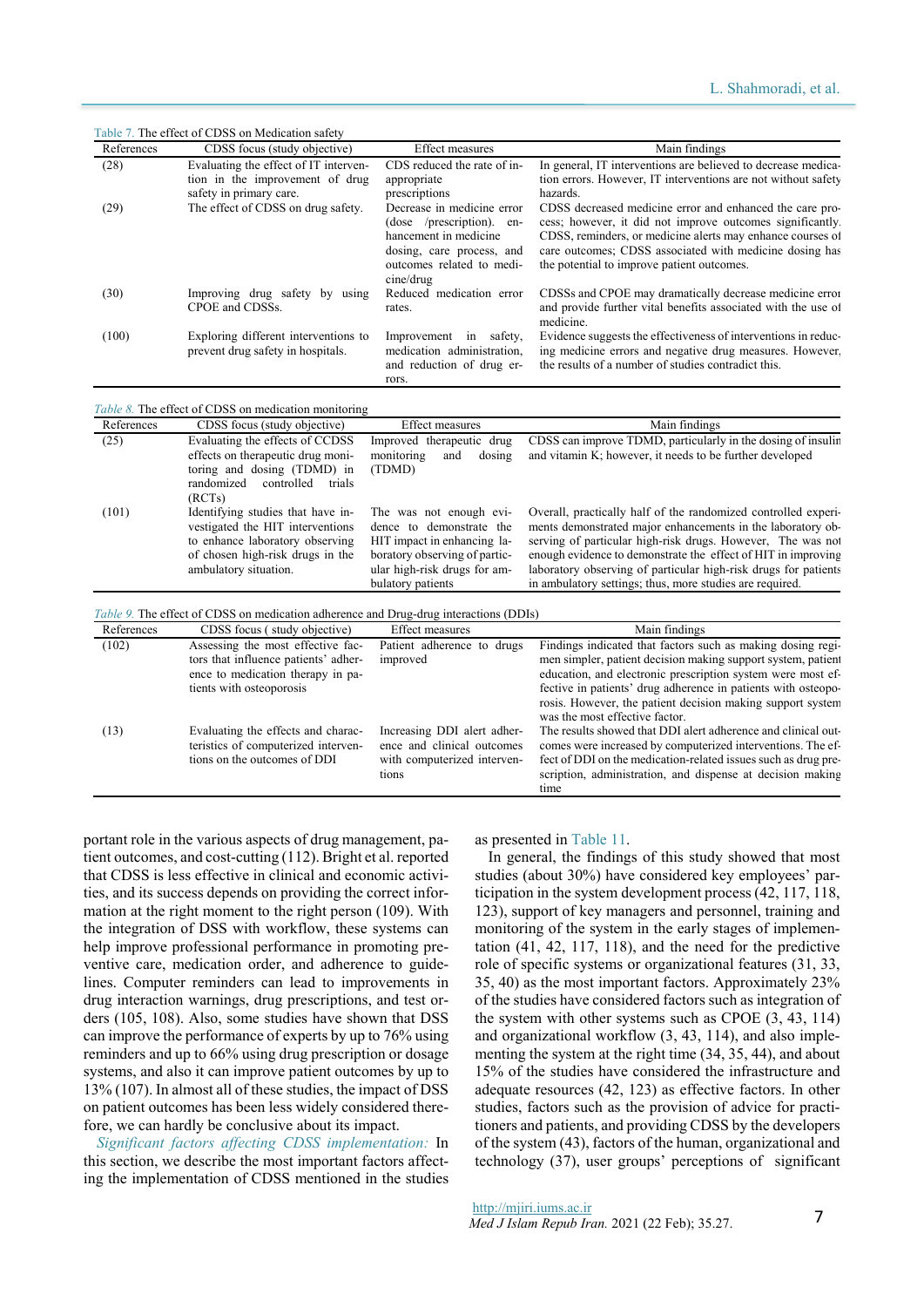|            | <i>Table 10.</i> The effect of CDSS on practitioners' performance and patient outcomes                                                                                                                                                                                 |                                                                                                                                                                                                                                                                                                                                                     |                                                                                                                                                                                                                                                                                                                                                                                                                                   |
|------------|------------------------------------------------------------------------------------------------------------------------------------------------------------------------------------------------------------------------------------------------------------------------|-----------------------------------------------------------------------------------------------------------------------------------------------------------------------------------------------------------------------------------------------------------------------------------------------------------------------------------------------------|-----------------------------------------------------------------------------------------------------------------------------------------------------------------------------------------------------------------------------------------------------------------------------------------------------------------------------------------------------------------------------------------------------------------------------------|
| References | CDSS focus (study objective)                                                                                                                                                                                                                                           | <b>Effect measures</b>                                                                                                                                                                                                                                                                                                                              | Main findings                                                                                                                                                                                                                                                                                                                                                                                                                     |
| (107)      | Assessing the effectiveness of<br>CDSSs on practitioner performance<br>and patient outcomes.                                                                                                                                                                           | Improve practitioner performance, diagno-<br>sis, disease prevention and management, and<br>drug dosing and prescribing.                                                                                                                                                                                                                            | CDSS system improves practitioner performance.<br>However, more studies are required to demonstrate<br>the effects of such systems on patient health.                                                                                                                                                                                                                                                                             |
| (106)      | Assessing the CDSS system impact<br>on the performance of clinician and<br>outcomes of patient                                                                                                                                                                         | improved clinical performance in drug dos-<br>ing,<br>disease prevention                                                                                                                                                                                                                                                                            | CDSS may enhance the care quality                                                                                                                                                                                                                                                                                                                                                                                                 |
| (105)      | Evaluating the effect of a CDSS on<br>the performance of practitioners<br>and outcomes of patients in hospi-<br>tals                                                                                                                                                   | Positive effect on practitioner performance<br>and patient outcome when combined with<br>systems of drug prescription and preventive<br>care reminder                                                                                                                                                                                               | CDSS can have a positive effect on the performance<br>of practitioners and outcomes of patients when<br>combined with preventive care reminder systems<br>and drug prescribing system. CDSS is constantly<br>developing and changing, so newer CDSS systems<br>probably have a greater effect on the performance<br>of practitioners and outcomes of patients                                                                     |
| (104)      | Evaluating CDSS impacts on the<br>performance of clinicians and out-<br>comes of patients                                                                                                                                                                              | Improved dosing of toxic drugs, quality of<br>preventive care, and patient outcome                                                                                                                                                                                                                                                                  | Various CDSSs can improve practitioners' perfor-<br>mance. In order to evaluate their impacts and cost-<br>efficiency on outcomes of patients, in particular,<br>more research is required.                                                                                                                                                                                                                                       |
| (21)       | assessing CCDSS impacts on<br>courses of care and outcomes of pa-<br>tients through a cumulative synthe-<br>sis of related<br>RCT <sub>s</sub> .                                                                                                                       | Improved process of care and patient out-<br>comes                                                                                                                                                                                                                                                                                                  | CCDSSs improved the process of care measures<br>and patient outcomes. There was not enough evi-<br>dence to support patient benefit, harms, and cost-<br>effectiveness in adopting CCDSSs for managing<br>drug treatment.                                                                                                                                                                                                         |
| (26)       | The role of CCDSSs in the manage-<br>ment of medical issues in acute care<br>situations                                                                                                                                                                                | Improved the process of care in medication<br>dosing and management, alerts/reminders,<br>management, adherence to guidelines and<br>diagnosis                                                                                                                                                                                                      | CCDSSs improved the care course; however, out-<br>comes of patients were not evaluated                                                                                                                                                                                                                                                                                                                                            |
| (103)      | Evaluating the clinical effective-<br>ness of CDSSs and KMSs, identify-<br>ing features that influence the suc-<br>cess of CDSSs/KMSs, evaluating<br>the impact of CDSSs/KMSs on out-<br>comes, and identifying knowledge<br>that can be integrated into<br>CDSSs/KMSs | The health care process was enhanced by<br>CDSSs/KMSs                                                                                                                                                                                                                                                                                               | Various types of CDSSs/KMSs (systems estab-<br>lished locally and commercially) are efficient in<br>healthcare process development in different set-<br>tings. They're not much evidence on the effective-<br>ness of CDSSs in clinical outcomes and costs.                                                                                                                                                                       |
| (108)      | Reviewing the studies conducted<br>on CDSS and the integration of<br>CDSS into the workflow                                                                                                                                                                            | Improved disease prevention, adherence to<br>guidelines, and integration into the work-<br>flow.                                                                                                                                                                                                                                                    | Clinical decision support systems and practitioner<br>performance are important; however, new technol-<br>ogies like them can create new challenges such as<br>data inaccuracies, which may affect the workflow.<br>Therefore, there is a need for further development<br>of such systems to suit the needs of users                                                                                                              |
| (112)      | Identifying ways to promote the use<br>of antibiotics through an electronic<br>prescribing system in a clinical set-<br>ting                                                                                                                                           | Enhanced dosing and choosing of antibiot-<br>ics, enhanced adherence to clinical guide-<br>lines, reducing the use of antibiotics to pre-<br>vent antibiotic resistance, reduced prescrip-<br>tion and prescription errors, and reduction in<br>negative medicine measures, duration of<br>hospital stay, and drug hypersensitivity and<br>reaction | CPOE and CDS were the main interventions, but<br>various aspects of drug management were also in-<br>cluded. Clinical assessment such considers various<br>factors, including processes, cost-effectiveness, and<br>outcomes in order to better educate the public                                                                                                                                                                |
| (109)      | Assessing the CDSS impact on<br>clinical outcomes, workload and ef-<br>fectiveness, health care courses,<br>cost, and patient satisfaction,                                                                                                                            | Positive effect on drug prescribing, preven-<br>tive care, and clinical outcomes                                                                                                                                                                                                                                                                    | CDSSs are effective at improving the health care<br>process in diverse settings. However, more evi-<br>dence is needed for clinical, economic, workload, or<br>efficiency outcomes.                                                                                                                                                                                                                                               |
| (110)      | Evaluating the care courses and<br>outcomes using decision support<br>system and computer reminders at<br>the care point                                                                                                                                               | enhanced prescribing behaviors, minor to<br>modest care enhancements                                                                                                                                                                                                                                                                                | Computer reminders significantly improved care at<br>the point of care. Insignificant improvements across<br>a range of processes. However, in order to imple-<br>ment clinical information systems, the prospect of<br>offering computerized reminders at the care point<br>signifies a substantial drive. In order to ascertain<br>crucial elements that facilitate or predict care pro-<br>motion, further research is needed. |
| (111)      | Exploring the relationship between<br>HIT and medical practices and<br>other health care and providing in-<br>formation for stakeholders to pro-<br>mote and maximize the uptake of<br>HIT.                                                                            | Considerable increase in physician compli-<br>ance to drug type and dosage recommenda-<br>tion, reduction in pharmacists' interventions<br>for incorrect drug doses.                                                                                                                                                                                | The results of this study may help the adoption of<br>HIT/HIS and increase the uptake of evidence-based<br>practice using HIT/HIS.                                                                                                                                                                                                                                                                                                |
| (113)      | Investigating the health IT effects<br>on safety outcomes of patients in all<br>clinical areas.                                                                                                                                                                        | Positive impact on patient safety outcomes.                                                                                                                                                                                                                                                                                                         | There is a need for further research in different<br>sceneries to comprehend better how health IT influ-<br>ences patients.                                                                                                                                                                                                                                                                                                       |

factors affecting the implementation, technical and organizational support (119), the structure of healthcare organizations, information and decision processes, people policies, tasks, and incentives (120) have contributed to the success of the system.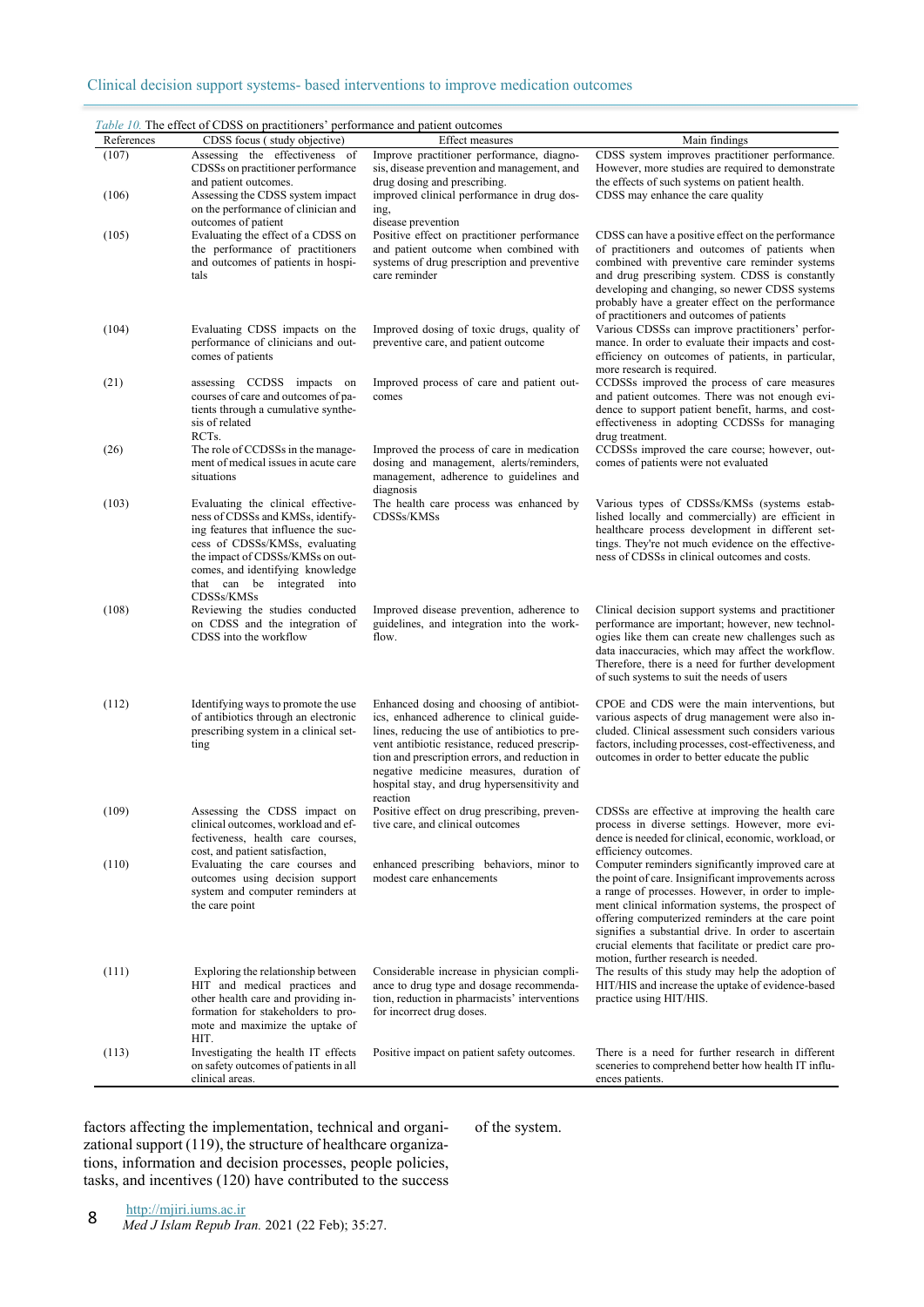*Table 11.* Significant factors affecting CDSS implementation

| References          | Result (critical factors in the implementation of CDSS)                                                                                                   |
|---------------------|-----------------------------------------------------------------------------------------------------------------------------------------------------------|
| (37)                | Human, organization, and technology factors                                                                                                               |
| (123)               | External context, the need for supportive laws and regulation, proper standards, policies and incentives, right organization                              |
|                     | condition, matching innovations with workflows, staffs' knowledge and beliefs, processes and systems                                                      |
| (32, 115, 123)      | Integrating systems in current organizational workflow                                                                                                    |
| (119)               | Users' perceptions of significant factors in implementation, and technical and organizational support                                                     |
| (3, 43, 114)        | The systems integration into other systems                                                                                                                |
| (43)                | Reasons for counseling, providing simultaneous advice to practitioners and patients, as well as                                                           |
| (42, 117, 118, 123) | Engagement of key personnel in the system development and implementation processes                                                                        |
| (41, 42, 117, 118)  | Support of managers and key personnel, training and monitoring the system in the early stages of implementation                                           |
| (120)               | structure of healthcare organizations; information and decision processes; work policies and staffs' incentives                                           |
| (38)                | Quality of the system and information, and usability of the system                                                                                        |
| (32, 115)           | Hardware availability, technical support, and appropriate clinical messages                                                                               |
| (42)                | Features of the system itself and a supportive and appropriate environment to improve the quality of patient services                                     |
| (31, 33, 35, 40)    | The need for the predictive role of specific systems or organizational features                                                                           |
| (45)                | Appropriate attitude and skills of user with good leadership, appropriate IT environment and effective communication                                      |
| (114)               | Implementation of interventions by the system, the lack of user control over output, the retrieval of data from the electronic<br>medical record and CPOE |
| (34, 35, 44)        | Level of computer interface, provision of advice at the right time for decision making                                                                    |
| (36)                | Provision of an automated decision support system                                                                                                         |
| (39)                | Executive support, understanding the business, IT-business relations, and leadership                                                                      |
| (42, 123)           | Appropriate and right infrastructure and resources                                                                                                        |
| (118)               | Users' experience and training                                                                                                                            |

# **Discussion**

#### *Main findings*

Previous studies have often measured the effects of CDSS on a particular area of medication, such as a prescription. However, to the best of our knowledge, these systematic reviews have not evaluated a wide range of areas. Therefore, this overview provides a comprehensive picture of the effects of CDSS on more aspects of the medication, such as reducing ADEs, DDIs and drug errors, improving prescription, drug adherence and dosage, drug safety and monitoring rather than focusing on a particular aspect. The present study also evaluated the CDSS impact on the performance of practitioners and outcomes of patients; finally, it identified the most effective factors affecting the implementation of CDSS to help the new developers.

We found evidence that the use of medication-related CDSS improves clinical outcomes. Also, significant results were obtained regarding the reduction of prescription errors and the improvement in quality and safety of medication prescribed. These findings are in line with the results of other studies (33, 124-132). In relation to ADEs, significant improvements have been achieved in the clinical results of ADEs, which has been associated with clinical outcomes in other studies (133-136). Whereas in King et al.'s study, similar effects of ADEs were not found (137). Ranji et al. also showed that the possibility of error occurrence would be reduced if such programs are applied carefully, and the production of safer care systems is more closely followed (138). In regard to the reduction of medication errors, as with other studies, our findings showed that CDSS is one of the most effective strategies to reduce the risks of medication errors (137, 139-145). Our findings showed that CDSS could help physicians to determine the optimal dosage of the drug in proportion to the patient's need, reduce unwanted side effects of the drug, and increase the benefits of treatment, which are consistent with the existing literature (146-150). Furthermore, when CPOE systems are integrated into a CDSS to alert doctors and other health care providers, the reduction of laboratory or medical errors and

improvements in medication safety are significant. This is in accordance with the result of other studies (126, 151, 152). Kausha et al. showed that IT interventions might not be able to fully resolve drug safety issues, but they seem to be an effective approach (142). As seen in studies of Bindoff et al. and McCoy et al. (153, 154), our findings showed that CDSS systems could facilitate and improve medication management.

Drug-drug interactions are one of the most important and preventable issues through these systems. Tilson et al. reported that a process should be used to develop and maintain a standard set of DDIs for CDSS (155). Böttiger et al. concluded that, when paired with a clinical decision support system for DDIs, SFINX can be a useful instrument if employed (156). Saverno et al. showed that a comprehensive system, such as a CDSS, is necessary to improve the identification of potential DDIs (157). In our study, like the studies of Cox et al. (158) and Mahoney et al. (159), there were improvements in medication dosing and monitoring.

 In regards to the effectiveness of CDSS in clinical practice and patient outcomes, studies have shown CDSSs are effective in changing the care processes and can improve performance (e.g., right drug dosing, appropriate prescribing of medication). However, few studies have demonstrated that CDSSs can improve patient outcomes (33, 160, 161). The results of some studies about improving patient outcomes are still unclear (162, 163). Moreover, Main et al. study indicated that the implementation of CDSS is timeconsuming, complex and costly (164).

This study carefully evaluated critical factors that affect the implementation of CDSS from multiple perspectives. Different studies have also pointed to various factors. Participation and involvement of physicians in the process of CDSS development, from the beginning, play a significant role in accepting the usefulness of that system (165, 166). Our research results, like Varonen's study, showed that having a positive view about the simple use of CDSS and understanding the benefits of patient outcomes as well as the usefulness of CDSS will cause physicians to use the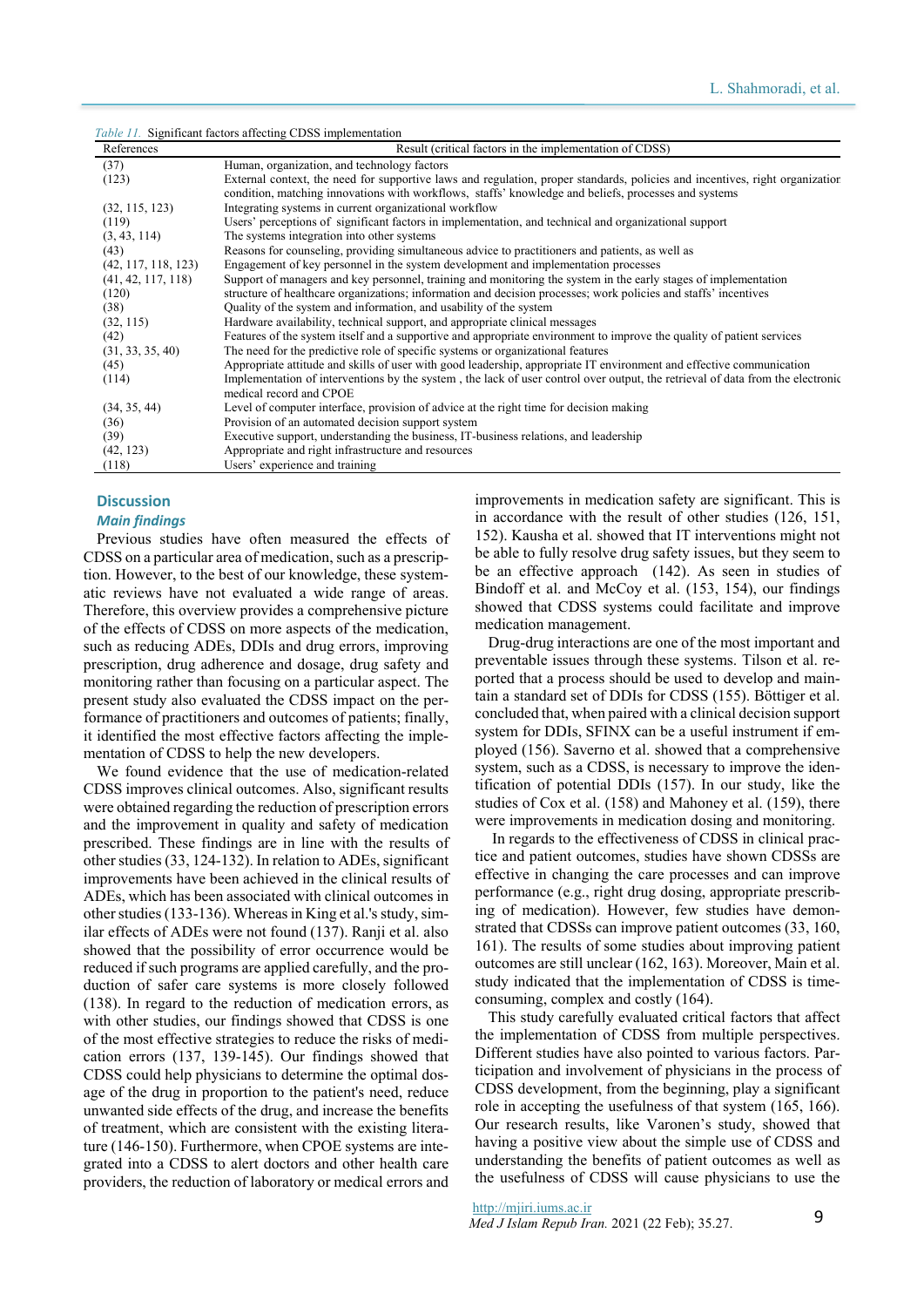system more, and vice versa, a negative view of doctors about CDSS is a barrier to focusing on the patient, or clinical work (167).

We found that one of the main obstacles to the implementation of CDSS was the threat of physician-patient communication, which was related to the physician's computer skills.

One study found that when physicians pay attention to the computer, patients' emotions are ignored. Patients believed that, if doctors maintain eye contact with them, the use of computer systems does not disturb their communication (168). The results of Trivedi et al.'s study showed that training doctors before the implementation of CDSS is one of the most important and effective strategies for optimal use of CDSS (169). Furthermore, to ensure a better transition period, organizations should emphasize education and training programs at the pre-implementation stage (170-172). In addition, they must familiarize people with the capabilities of the system and software before the actual implementation of the system. They should also change the attitude of personnel towards the tool. The relevance of educational and training programs about computer skills, physicians' pattern of use, and availability of on-site information technology, and the provision of individual support for doctors can also be significant strategies (168, 169, 173). Moreover, proper training for the end-users and peerto-peer training has been shown to have a positive impact on CDSS implementation (174).

Several studies showed that automated CDSS should provide advice at the right time and at the point of care for decision making (34, 35, 44); while Berlin et al. found that only in 41% of cases (175). The results of some studies showed that some doctors prefer to see recommendations before the patient's visit or at the end of their working day. This difference can be justified by changing clinical practices and workflows. Therefore, the timing of the CDSS recommendations should be consistent with the doctor's workflow (165, 176). With the direct support of IT, physicians can respond quickly when they encounter problems with the use of the system. The policies and incentives, engagement of key personnel, adequate infrastructure and resources, organizational readiness, the coordination of innovations with workflows, and individuals' knowledge, beliefs, as well as processes and systems, are important factors that should be considered in the implementation of the system in the healthcare settings (177).

Studies showed that users are looking for a system that is both functional and responsive to their professional needs. In these studies, users indicated that factors such as design and technical support, interoperability, appropriate content, productivity, and resources are important and should be considered (172, 178-181). The system should also be implemented in such a way that it facilitates the exchange of information between organizations (interoperability) (182, 183). Davis (184) refers to Technology Acceptance Model and states that the most common factors in accepting the use of information and communication technology by healthcare professionals include the system's usefulness (a clear understanding of the benefits of innovation) and ease of use, similar to the results of other studies (173, 185-187).

Meanwhile, the engagement of leaders and key personnel also helps to understand the usefulness and user-friendliness of the system (186), although this result was not found in Marcy's study (188). Similar to the results of Gagnon et al.'s (117) study, Gravel (189) showed that time constraint is one of the most important obstacles to the adoption of ICT and shared decision-making implementation in clinical practice.

Ross et al. showed that inadequate coordination between ICT applications and clinical workflow is another factor that leads to the unsuccessful implementation of systems (116), and these findings are in line with the results of other studies (45, 190, 191). Other barriers to the implementation of systems that were stated by Reisman included the users' failure to use CDSS or the rejection of system recommendations by experts (191). Issues related to characteristics of system-specific and organizational and personal issues affect the acceptance of new technologies by physicians (192).

Studies showed that systems that perform the task automatically have a better performance than those that the system's users initiate them, and this is consistent with Kawamoto and Lobach 's findings (36), but Hemens et al.'s study did not find this result (21). Adaptability and cost were two important factors that Lee et al. pointed out in e-health intervention (177).

Given the importance of preventing medication-related errors and safety issues, the use of CDSS systems is one of the main strategies for improving patient safety, practitioners' performance, and the quality and efficiency of care. There is also a need for the development of decision support tools that are consistent with a clinicians' workflow that is also customized, as they can have a positive effect on efficiency and cost-effectiveness.

#### *Strengths and limitations of the review*

One of the most important features of this study was that there was no specific language restriction in this study (studies in other languages were omitted due to incompatibility with the aim of this study). We almost tried to examine more aspects of the medication rather than focusing on a particular aspect.

This study has some limitations. One of these limitations was that related studies such as the grey literature and conferences might have been lost and may be relevant papers have been excluded due to the search terms. However, there are valuable conferences that might be even more relevant to the implementation of CDSS than those in grey literature. A variety of internationally-appropriated keywords and MeSH headings were utilized within areas of the search; however, some relevant papers may have been overlooked.

#### *Implications for further research*

Based on the findings of our review, this study highlights future directions in this area of research. Healthcare organizations would be better to be familiar with the system, its capabilities, and its applications in order to make a valuable and extensive investment in this area. Also, system providers can help improve system performance by providing and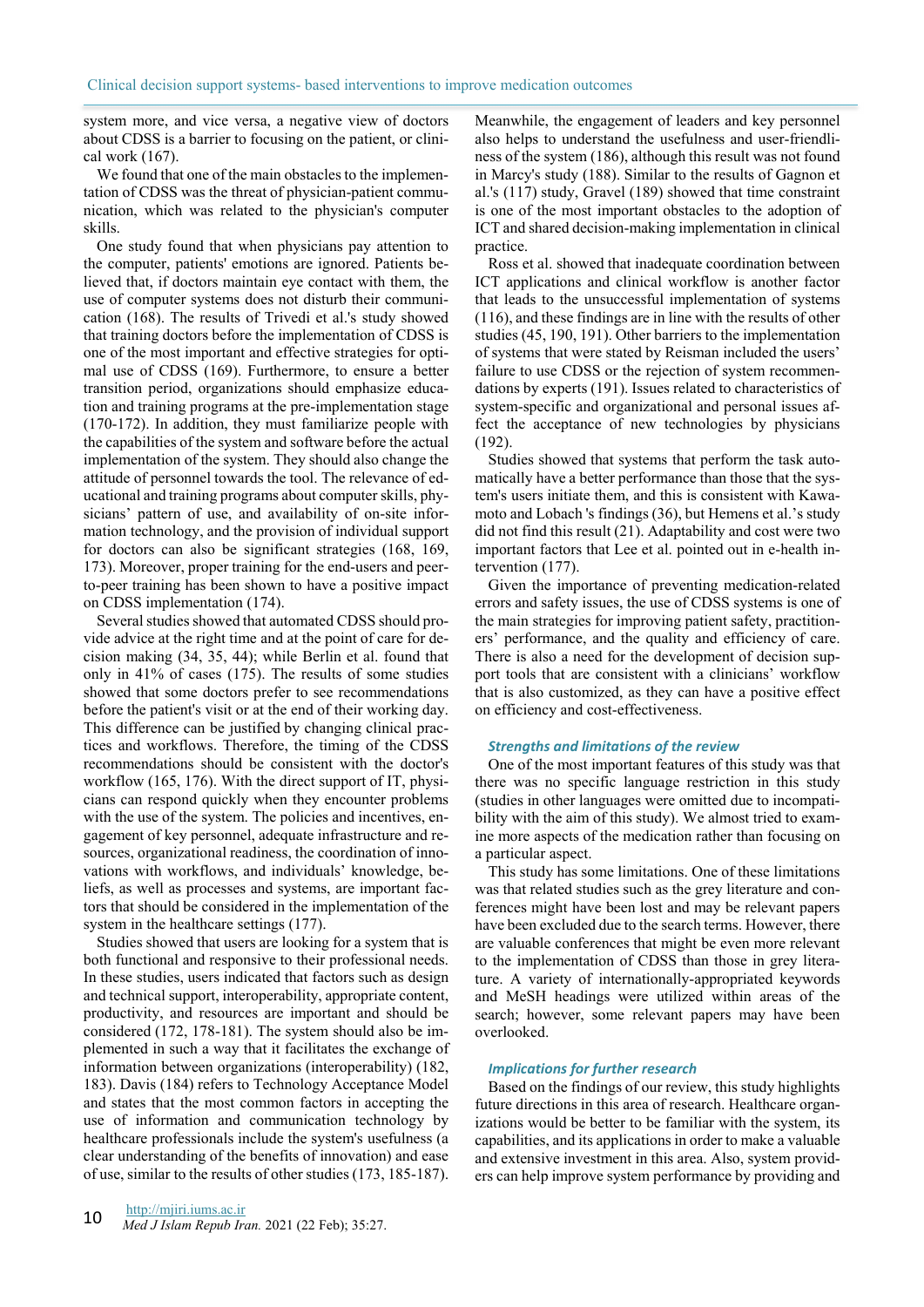designing user-friendly CDSS systems and knowledgebased tools to make the system use more effective. Educational programs before the implementation of the system for key users are other important factors that health care organizations should pay attention to. System integration into other systems such as CPOE, EHR, e-prescribing, and workflow and interoperability is also one of the key issues in the development of the system, which will be facilitated according to terminology and standards. Healthcare organizations can continue to encourage the use of this system by providing strong and appropriate infrastructure. However, more studies are needed to examine the effectiveness of CDSS on patient safety outcomes, to determine success factors in its implementation and also to investigate the effect of CDSSs on economic in clinical settings especially in the medication-related fields.

#### **Conclusion**

The results of this study show that, although computer systems such as CDSS may cause errors, in most cases, it has helped to improve prescribing, reduce side effects and drug interactions, and improve patient safety. Although these systems have improved the performance of practitioners and processes, there has not been much research on the impact of these systems on patient outcomes. Moreover, the factors such as the participation of key personnel in the process of development and implementation of the system, training, and monitoring of the system in the early stages of implementation, and the integration of the system with other systems, in particular CPOE, have been the most important factors influencing the success of CDSS implementation.

#### *Conflict of Interests*

The authors declare that they have no competing interests.

#### **References**

- 1. Bennett JW, Glasziou PP. Computerised reminders and feedback in medication management: a systematic review of randomised controlled trials. Med J Austral. 2003;178(5):217-22.
- 2. Marfo K. Evaluation of medication errors via a computerized physician order entry system in an inpatient renal transplant unit. 2011.
- 3. Nabovati E, Vakili-Arki H, Taherzadeh Z, Saberi MR, Medlock S, Abu-Hanna A, et al. Information Technology-Based Interventions to Improve Drug-Drug Interaction Outcomes: A Systematic Review on Features and Effects. J Med Syst. 2017;41(1):12.
- 4. Donaldson MS, Corrigan JM, Kohn LT. To err is human: building a safer health system: National Academies Press; 2000.
- 5. Kazemi A, Ellenius J, Pourasghar F, Tofighi S, Salehi A, Amanati A, et al. The effect of computerized physician order entry and decision support system on medication errors in the neonatal ward: experiences from an Iranian teaching hospital. J Med Syst. 2011;35(1):25-37.
- 6. Sintchenko V, Coiera E, Gilbert GL. Decision support systems for antibiotic prescribing. Curr Opin Infect Dis. 2008;21(6):573-9.
- 7. Goldstein MK, Hoffman BB, Coleman RW, Tu SW, Shankar RD, O'Connor M, et al. Patient safety in guideline-based decision support for hypertension management: ATHENA DSS. J Am Med Inform Assoc. 2002;9(Supplement 6):S11-S6.
- 8. Yazdani A, Ghazisaeedi M, Ahmadinejad N, Giti M, Amjadi H, Nahvijou A. Automated Misspelling Detection and Correction in Persian Clinical Text. J Digit Imaging. 2019:1-8.
- 9. Bennett JW, Glasziou PP. Computerised reminders and feedback in medication management: a systematic review of randomised controlled trials. Med J Aust. 2003;178(5):217-+.
- 10. Forni A, Chu HT, Fanikos J. Technology utilization to prevent medication errors. Curr Drug Saf. 2010;5(1):13-8.
- 11. Kim J, Chae YM, Kim S, Ho SH, Kim HH, Park CB. A study on user satisfaction regarding the clinical decision support system (CDSS) for medication. J Healthc Inform Res. 2012;18(1):35-43.
- 12. Lee Y, Bae M, Park J, Choi C, Bae S, Chae Y. Evaluation of the effects of the CDSS for drug prescription for hospitals. J Korea Soc Health Infor Stat. 2007;32(2):89-98.
- 13. Nabovati E, Vakili-Arki H, Taherzadeh Z, Saberi MR, Medlock S, Abu-Hanna A, et al. Information Technology-Based Interventions to Improve Drug-Drug Interaction Outcomes: A Systematic Review on Features and Effects. J Med Syst. 2017;41(1):12.
- 14.Sintchenko V, Magrabi F, Tipper S. Are we measuring the right endpoints? Variables that affect the impact of computerised decision support on patient outcomes: a systematic review. Med Inform Int Med. 2007;32(3):225-40.
- 15. Yazdani A, Safdari R, Ghazisaeedi M, Beigy H, Sharifian R. Scalable architecture for telemonitoring chronic diseases in order to support the CDSSs in a common platform. Acta Inform Med. 2018;26(3):195.
- 16. Berner ES. Clinical decision support systems: Springer; 2007.
- 17. Akçura MT, Ozdemir ZD. Drug prescription behavior and decision support systems. Decis Support Syst. 2014;57:395-405.
- 18. Hunt DL, Haynes RB, Hanna SE, Smith K. Effects of computer-based clinical decision support systems on physician performance and patient outcomes: a systematic review. Jama. 1998;280(15):1339-46.
- 19. Goldstein MK, Hoffman BB, Coleman RW, Tu SW, Shankar RD, O'Connor M, et al. Patient safety in guideline-based decision support for hypertension management: ATHENA DSS. J Am Med Inform Assoc. 2002;9(Supplement 6):S11-S6.
- 20. Carling CLL, Kirkehei I, Dalsbo TK, Paulsen E. Risks to patient safety associated with implementation of electronic applications for medication management in ambulatory care - a systematic review. BMC Med Inform Decis Mak. 2013;13.
- 21. Hemens BJ, Holbrook A, Tonkin M, Mackay JA, Weise-Kelly L, Navarro T, et al. Computerized clinical decision support systems for drug prescribing and management: A decision-maker-researcher partnership systematic review. Implement Sci. 2011;6(1).
- 22. Yaghoubi Ashrafi M, Karami M, Safdari R, Nazeri A. Selective overview on decision support systems: Focus on HealthCare. Life Sci J. 2013;10(SPL.ISSUE10):348-55.
- 23. Yourman L, Concato J, Agostini JV. Use of computer decision support interventions to improve medication prescribing in older adults: a systematic review. Am J Geriatr Pharmacother. 2008;6(2):119-29.
- 24. Wolfstadt JI, Gurwitz JH, Field TS, Lee M, Kalkar S, Wu W, et al. The effect of computerized physician order entry with clinical decision support on the rates of adverse drug events: a systematic review. J Gen Intern Med. 2008;23(4):451-8.
- 25. Nieuwlaat R, Connolly SJ, Mackay JA, Weise-Kelly L, Navarro T, Wilczynski NL, et al. Computerized clinical decision support systems for therapeutic drug monitoring and dosing: A decision-makerresearcher partnership systematic review. Implement Sci. 2011;6(1).
- 26. Sahota N, Lloyd R, Ramakrishna A, Mackay JA, Prorok JC, Weise-Kelly L, et al. Computerized clinical decision support systems for acute care management: A decision-maker-researcher partnership systematic review of effects on process of care and patient outcomes. Implement Sci. 2011;6(1).
- 27. Rinke ML, Bundy DG, Velasquez CA, Rao S, Zerhouni Y, Lobner K, et al. Interventions to reduce pediatric medication errors: a systematic review. Pediatrics. 2014;134(2):338-60.
- 28. Lainer M, Mann E, Sonnichsen A. Information technology interventions to improve medication safety in primary care: a systematic review. International journal for quality in health care : Int J Qual Health Care. 2013;25(5):590-8.
- 29. Jia P, Zhang L, Chen J, Zhao P, Zhang M. The effects of clinical decision support systems on medication safety: An overview. PloS one. 2016;11(12).
- 30. Kaushal R, Shojania KG, Bates DW. Effects of computerized physician order entry and clinical decision support systems on medication safety - A systematic review. Arch Intern Med. 2003;163(12):1409-16.
- 31. Pearson S-A, Moxey A, Robertson J, Hains I, Williamson M, Reeve J, et al. Do computerised clinical decision support systems for prescribing change practice? A systematic review of the literature (1990-2007). BMC Health Serv Res. 2009;9(1):154.
- 32. Baysari MT, Lehnbom EC, Li L, Hargreaves A, Day RO, Westbrook

http://mjiri.iums.ac.ir

*Med J Islam Repub Iran.* 2021 (22 Feb); 35.27. 11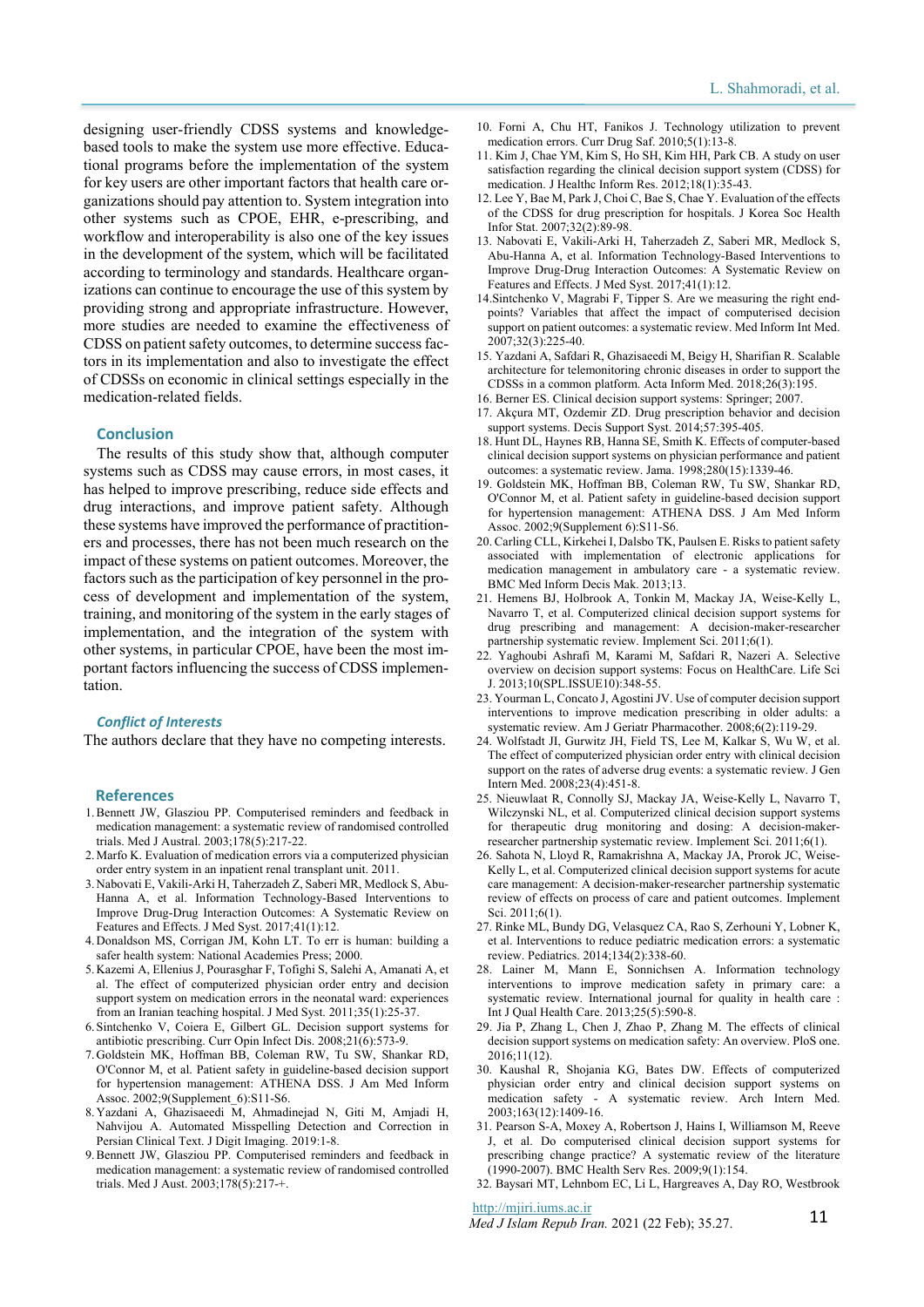JI. The effectiveness of information technology to improve antimicrobial prescribing in hospitals: A systematic review and metaanalysis. Int J Med Inf. 2016;92:15-34.

- 33. Garg AX, Adhikari NK, McDonald H, Rosas-Arellano MP, Devereaux P, Beyene J, et al. Effects of computerized clinical decision support systems on practitioner performance and patient outcomes: a systematic review. Jama. 2005;293(10):1223-38.
- 34. Huff S, McClurec R, Parkerc C, Rochac R, Abarbaneld R, Beardd N, et al. Modeling guidelines for integration into clinical workflow. Medinfo. 2004:174.
- 35. Kawamoto K, Houlihan CA, Balas EA, Lobach DF. Improving clinical practice using clinical decision support systems: a systematic review of trials to identify features critical to success. Bmj. 2005;330(7494):765.
- 36. Kawamoto K, Lobach DF. Clinical decision support provided within physician order entry systems: a systematic review of features effective for changing clinician behavior. AMIA Ann Symp Proc. 2003:361-5.
- 37. Kilsdonk E, Peute LW, Jaspers MWM. Factors influencing implementation success of guideline-based clinical decision support systems: A systematic review and gaps analysis. Int J Med Inf. 2017;98:56-64.
- 38. Kilsdonk E, Peute LW, Knijnenburg SL, Jaspers MW. Factors known to influence acceptance of clinical decision support systems. Stud Health Technol Inform. 2011;169:150-4.
- 39. Luftman J. Assessing business-IT alignment maturity. Strategies for information technology governance. 2004;4:99.
- 40. Mollon B, Chong J, Jr., Holbrook AM, Sung M, Thabane L, Foster G. Features predicting the success of computerized decision support for prescribing: a systematic review of randomized controlled trials. BMC Med Inform Decis Mak. 2009;9:11.
- 41. Moxey A, Robertson J, Newby D, Hains I, Williamson M, Pearson S-A. Computerized clinical decision support for prescribing: provision does not guarantee uptake. J Am Med Inform Assoc. 2010;17(1):25-33.
- 42. Randell R, Dowding D. Organisational influences on nurses' use of clinical decision support systems. Int J Med Inform. 2010;79(6):412- 21.
- 43. Roshanov PS, Fernandes N, Wilczynski JM, Hemens BJ, You JJ, Handler SM, et al. Features of effective computerised clinical decision support systems: Meta-regression of 162 randomised trials. BMJ (Online). 2013;346(7899).
- 44. Saleem JJ, Patterson ES, Militello L, Render ML, Orshansky G, Asch SM. Exploring barriers and facilitators to the use of computerized clinical reminders. J Am Med Inform Assoc. 2005;12(4):438-47.
- 45. Yusof MM, Kuljis J, Papazafeiropoulou A, Stergioulas LK. An evaluation framework for Health Information Systems: human, organization and technology-fit factors (HOT-fit). Int J Med Inform. 2008;77(6):386-98.
- 46. Tawadrous D, Shariff SZ, Haynes RB, Iansavichus AV, Jain AK, Garg AX. Use of clinical decision support systems for kidney-related drug prescribing: a systematic review. American journal of kidney diseases : the official. Am J Kidney Dis. 2011;58(6):903-14.
- 47. Robertson J, Walkom E, Pearson SA, Hains I, Williamsone M, Newby D. The impact of pharmacy computerised clinical decision support on prescribing, clinical and patient outcomes: a systematic review of the literature. Int J Pharm Pract. 2010;18(2):69-87.
- 48. Pearson SA, Moxey A, Robertson J, Hains I, Williamson M, Reeve J, et al. Do computerised clinical decision support systems for prescribing change practice? A systematic review of the literature (1990-2007). BMC Health Serv Res. 2009:9:154.
- 49. Iankowitz N, Dowden M, Palomino S, Uzokwe H, Worral P. The effectiveness of computer system tools on potentially inappropriate medications ordered at discharge for adults older than 65 years of age: a systematic review. JBI Libr Syst Rev. 2012;10(13):798-831.
- 50. Holstiege J, Mathes T, Pieper D. Effects of computer-aided clinical decision support systems in improving antibiotic prescribing by primary care providers: a systematic review. J Am Med Inform Assoc: JAMIA. 2015;22(1):236-42.
- 51. Al-Bahar F, Marriott J, Curtis C, Dhillon H. The effects of computeraided clinical decision support systems on antibiotic prescribing in secondary care: A systematic review. Int J Pharm Pract. 2015;23:24.
- 52. Schedlbauer A, Prasad V, Mulvaney C, Phansalkar S, Stanton W, Bates DW, et al. What evidence supports the use of computerized alerts and prompts to improve clinicians' prescribing behavior? J Am Med Inform Assoc: JAMIA. 2009;16(4):531-8.
- 53. Reckmann MH, Westbrook JI, Koh Y, Lo C, Day RO. Does

http://mjiri.iums.ac.ir

**12** *Med J Islam Repub Iran.* 2021 (22 Feb); 35:27.

Computerized Provider Order Entry Reduce Prescribing Errors for Hospital Inpatients? A Systematic Review. J Am Med Inform Assoc. 2009;16(5):613-23.

- 54. Opondo D, Eslami S, Visscher S, de Rooij SE, Verheij R, Korevaar JC, et al. Inappropriateness of medication prescriptions to elderly patients in the primary care setting: a systematic review. PloS one. 2012;7(8):e43617.
- 55. Mitchell E, Sullivan F. A descriptive feast but an evaluative famine: systematic review of published articles on primary care computing during 1980-97. Br Med J. 2001;322(7281):279-82E.
- 56. Loganathan M, Singh S, Franklin BD, Bottle A, Majeed A. Interventions to optimise prescribing in care homes: systematic review. Age Ageing. 2011;40(2):150-62.
- 57. Delpierre C, Cuzin L, Fillaux J, Alvarez M, Massip P, Lang T. A systematic review of computer-based patient record systems and quality of care: more randomized clinical trials or a broader approach? International journal for quality in health care Int J Qual Health Care. 2004;16(5):407-16.
- 58. van Rosse F, Maat B, Rademaker CMA, van Vught AJ, Egberts ACG, Bollen CW. The Effect of Computerized Physician Order Entry on Medication Prescription Errors and Clinical Outcome in Pediatric and Intensive Care: A Systematic Review. Pediatrics. 2009;123(4):1184-90.
- 59. Shojania KG, Jennings A, Mayhew A, Ramsay C, Eccles M, Grimshaw J. Effect of point-of-care computer reminders on physician behaviour: a systematic review. Can Med Assoc J. 2010;182(5):E216- E25.
- 60. Prgomet M, Georgiou A, Westbrook JI. The Impact of Mobile Handheld Technology on Hospital Physicians' Work Practices and Patient Care: A Systematic Review. J Am Med Inform Assoc: JAMIA. 2009;16(6):792-801.
- 61. Grindrod KA, Patel P, Martin JE. What interventions should pharmacists employ to impact health practitioners' prescribing practices? Ann Pharmacother. 2006;40(9):1546-57.
- 62. Black AD, Car J, Pagliari C, Anandan C, Cresswell K, Bokun T, et al. The impact of eHealth on the quality and safety of health care: a systematic overview. PLoS Med. 2011;8(1):e1000387.
- 63. Alldred David P, Kennedy M-C, Hughes C, Chen Timothy F, Miller P. Interventions to optimise prescribing for older people in care homes. Cochrane Database Syst Rev [Internet]. 2016; (2). Available from: http://onlinelibrary.wiley.com/doi/10.1002/14651858.CD009095.pub3 /abstract
- http://onlinelibrary.wiley.com/store/10.1002/14651858.CD009095.pub3/ asset/CD009095.pdf?v=1&t=iyv7r6v2&s=603c51ed805057f5d38ab65 826a8d773067a696c.
- 64. Wagner B, Filice GA, Drekonja D, Greer N, MacDonald R, Rutks I, et al. Antimicrobial stewardship programs in inpatient hospital settings: systematic review. Infect Control Hosp Epidemiol. 2014;35(10):1209-28.
- 65. Clyne B, Fitzgerald C, Quinlan A, Hardy C, Galvin R, Fahey T, et al. Interventions to Address Potentially Inappropriate Prescribing in Community-Dwelling Older Adults: A Systematic Review of Randomized Controlled Trials. J Am Geriatr Soc. 2016;64(6):1210-22.
- 66. Chauhan BF, Jeyaraman M, Mann AS, Lys J, Skidmore B, Sibley KM, et al. Behavior change interventions and policies influencing primary healthcare professionals' practice-an overview of reviews. Implement Sci. 2017;12(1).
- 67. Brown CL, Mulcaster H, Triffitt K, Husband AK, Slight SP. A systematic review of the types and causes of prescribing errors generated from using computerized provider order entry systems in both primary and secondary care. J Gen Intern Med. 2016;31(2):S108- S9.
- 68. McDonagh MS, Peterson K, Winthrop K, Cantor A, Holzhammer B, Buckley D. Systematic evaluation of interventions to reduce overprescribing of antibiotics for acute respiratory tract infections. Pharmacoepidemiol Drug Saf. 2016;25:387-8.
- 69. van der Linden CM, Jansen PA, Grouls RJ, van Marum RJ, Verberne MA, Aussems LM, et al. Systems that prevent unwanted represcription of drugs withdrawn because of adverse drug events: a systematic review. Ther Adv Drug Saf. 2013;4(2):73-90.
- 70. Bayoumi I, Al Balas M, Handler SM, Dolovich L, Hutchison B, Holbrook A. The effectiveness of computerized drug-lab alerts: a systematic review and meta-analysis. Int J Med Inf. 2014;83(6):406-15.
- 71. Ammenwerth E, Schnell-Inderst P, Machan C, Siebert U. The effect of electronic prescribing on medication errors and adverse drug events:
- A systematic review. J Am Med Inform Assoc: JAMIA.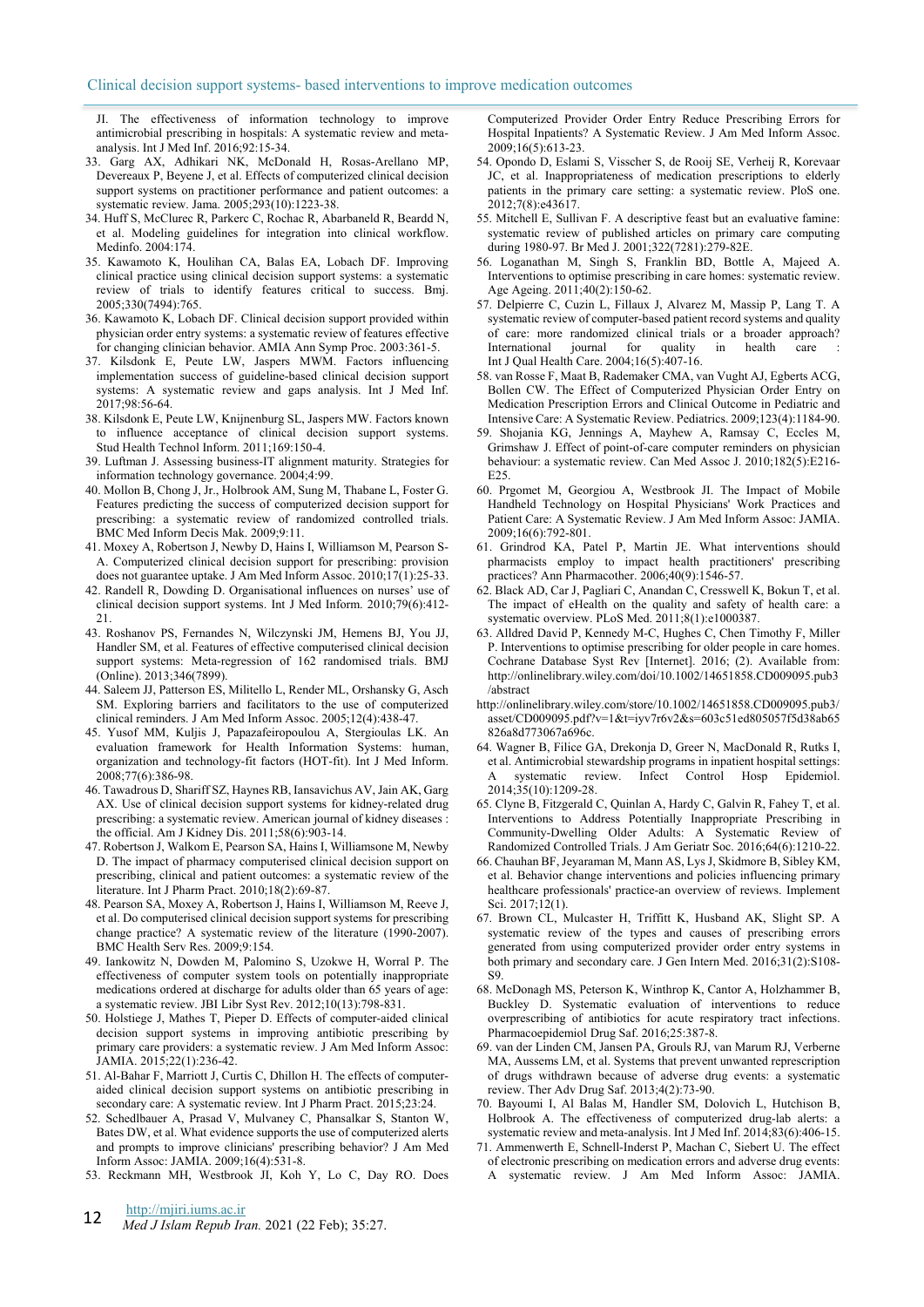2008;15(5):585-600.

- 72. Handler SM, Altman RL, Perera S, Hanlon JT, Studenski SA, Bost JE, et al. A Systematic Review of the Performance Characteristics of Clinical Event Monitor Signals Used to Detect Adverse Drug Events in the Hospital Setting. J Am Med Inform Assoc. 2007;14(4):451-8.
- 73. Nuckols TK, Smith-Spangler C, Morton SC, Asch SM, Patel VM, Anderson LJ, et al. The effectiveness of computerized order entry at reducing preventable adverse drug events and medication errors in hospital settings: A systematic review and meta-analysis. Syst Rev. 2014;3(1).
- 74. Charles K, Cannon M, Hall R, Coustasse A. Can utilizing a computerized provider order entry (CPOE) system prevent hospital medical errors and adverse drug events? Perspect Health Inf Manag. 2014;11.
- 75. Wong K, Yu SK, Holbrook A. A systematic review of medication safety outcomes related to drug interaction software. J Popul Ther Clin Pharmacol. 2010;17(2):e243-55.
- 76. Chatellier G, Colombet I, Degoulet P. An overview of the effect of computer-assisted management of anticoagulant therapy on the quality of anticoagulation. Int J Med Inf. 1998;49(3):311-20.
- 77. Durieux P, Trinquart L, Colombet I, Nies J, Walton R, Rajeswaran A, et al. Computerized advice on drug dosage to improve prescribing practice. Cochrane Database Syst Rev. 2008(3):CD002894.
- 78. Gillaizeau F, Chan E, Trinquart L, Colombet I, Walton RT, Rège-Walther M, et al. Computerized advice on drug dosage to improve prescribing practice. Cochrane Database Syst Rev [Internet]. 2013; (11). Available from: http://onlinelibrary.wiley.com/doi/10.1002/14651858.CD002894.pub3
- /abstract http://onlinelibrary.wiley.com/store/10.1002/14651858.CD002894.pub3/ asset/CD002894.pdf?v=1&t=izieh6ro&s=6e602fd4164d4a3c31be80ff
- 7ba1b427f3008a68. 79. Manias E, Williams A, Liew D. Interventions to reduce medication errors in adult intensive care: a systematic review. Br J Clin Pharmacol*.*  2012;74(3):411-23.
- 80. Manias E, Kinney S, Cranswick N, Williams A, Borrott N. Interventions to reduce medication errors in pediatric intensive care. Ann Pharmacother. 2014;48(10):1313-31.
- 81. Jia PL, Zhang PF, Li HD, Zhang LH, Chen Y, Zhang MM. Literature review on clinical decision support system reducing medical error. J Evid Based Med. 2014;7(3):219-26.
- 82. Chaudhry B, Wang J, Wu S, Maglione M, Mojica W, Roth E, et al. Systematic review: Impact of health information technology on quality, efficiency, and costs of medical care. Ann Intern Med. 2006;144(10):742-52.
- 83. O'Reilly D, Tarride JE, Goeree R, Lokker C, McKibbon KA. The economics of health information technology in medication management: a systematic review of economic evaluations. J Am Med Inform Assoc: JAMIA. 2012;19(3):423-38.
- 84. Zhu C, Lee J. The impact of computerized physician order entry implementation on patient safety: Lessons learned. J Am Pharm Assoc. 2016;56(3):e137.
- 85. Ojeleye O, Avery A, Gupta V, Boyd M. The evidence for the effectiveness of safety alerts in electronic patient medication record systems at the point of pharmacy order entry: a systematic review. BMC Med Inform Decis Mak. 2013;13.
- 86. McKibbon KA, Lokker C, Handler SM, Dolovich LR, Holbrook AM, O'Reilly D, et al. The effectiveness of integrated health information technologies across the phases of medication management: a systematic review of randomized controlled trials. J Am Med Inform Assoc 2012;19(1):22-30.
- 87. Williams Jr JW, Gerrity M, Holsinger T, Dobscha S, Gaynes B, Dietrich A. Systematic review of multifaceted interventions to improve depression care. Gen Hosp Psychiatry. 2007;29(2):91-116.
- 88. Furlan AD, McKibbon KA, Lokker C, Handler SM, Dolovich LR, Holbrook AM, et al. Enabling medication management through health information technology (Health IT). Evid Rep Technol Assess. 2011(201):1-951.
- 89. Calabretto JP, Warren J, Bird L. Pharmacy decision support: Where is it? A systematic literature review. Int J Pharm Pract. 2005;13(3):157- 63.
- 90. Watkins K, Wood H, Schneider CR, Clifford R. Effectiveness of implementation strategies for clinical guidelines to community pharmacy: a systematic review. Implement Sci : IS. 2015;10:151.
- 91. Jones SS, Rudin RS, Perry T, Shekelle PG. Health information

technology: an updated systematic review with a focus on meaningful use. Ann Intern Med. 2014;160(1):48-54.

- 92. Eslami S, Abu-Hanna A, de Keizer NF. Evaluation of outpatient computerized physician medication order entry systems: a systematic review. J Am Med Inform Assoc: JAMIA. 2007;14(4):400-6.
- 93. Bywood PT, Lunnay B, Roche AM. Strategies for facilitating change in alcohol and other drugs (AOD) professional practice: A systematic review of the effectiveness of reminders and feedback. Drug Alcohol Rev. 2008;27(5):548-58.
- 94. Patterson SM, Hughes C, Kerse N, Cardwell CR, Bradley MC. Interventions to improve the appropriate use of polypharmacy for older people. Cochrane Database Syst Rev. 2012(5):Cd008165.
- 95. Lu CY, Ross-Degnan D, Soumerai SB, Pearson SA. Interventions designed to improve the quality and efficiency of medication use in managed care: A critical review of the literature - 2001-2007. BMC Health Serv Res. 2008;8.
- 96. Colla CH, Mainor AJ, Hargreaves C, Sequist T, Morden N. Interventions Aimed at Reducing Use of Low-Value Health Services: A Systematic Review. Med Care Res Rev. 2016.
- 97. Ryan R, Santesso N, Lowe D, Hill S, Grimshaw J, Prictor M, et al. Interventions to improve safe and effective medicines use by consumers: an overview of systematic reviews. Cochrane Database Syst Rev. 2014;4:CD007768.
- 98. Patterson SM, Cadogan CA, Kerse N, Cardwell CR, Bradley MC, Ryan C, et al. Interventions to improve the appropriate use of polypharmacy for older people. Cochrane Database Syst Rev. 2014;10:CD008165.
- 99. Cooper JA, Cadogan CA, Patterson SM, Kerse N. Interventions to improve the appropriate use of polypharmacy in older people: a Cochrane systematic review. BMJ Open. 2015;5(12):e009235.
- 100. Acheampong F, Anto BP, Koffuor GA. Medication safety strategies in hospitals - A systematic review. Int J Risk Saf Med. 2014;26(3):117- 31.
- 101. Fischer SH, Tjia J, Field TS. Impact of health information technology interventions to improve medication laboratory monitoring for ambulatory patients: a systematic review. J Am Med Inform Assoc.  $2010:17(6):631-6$
- 102. Hiligsmann M, Salas M, Hughes DA, Manias E, Gwadry-Sridhar FH, Linck P, et al. Interventions to improve osteoporosis medication adherence and persistence: a systematic review and literature appraisal by the ISPOR Medication Adherence & Persistence Special Interest Group. Osteoporos Int. 2013;24(12):2907-18.
- 103. Lobach D, Sanders GD, Bright TJ, Wong A, Dhurjati R, Bristow E, et al. Enabling health care decisionmaking through clinical decision support and knowledge management. Evid Rep Technol Assess (Full Rep). 2012(203):1-784.
- 104. Johnston ME, Langton KB, Haynes RB, Mathieu A. Effects of computer-based clinical decision support systems on clinician performance and patient outcome. A critical appraisal of research. Ann Intern Med. 1994;120(2):135-42.
- 105. Jaspers MW, Smeulers M, Vermeulen H, Peute LW. Effects of clinical decision-support systems on practitioner performance and patient outcomes: a synthesis of high-quality systematic review findings. J Am Med Inform Assoc. 2011;18(3):327-34.
- 106. Hunt DL, Haynes RB, Hanna SE, Smith K. Effects of computerbased clinical decision support systems on physician performance and patient outcomes - A systematic review. JAMA. 1998;280(15):1339- 46.
- 107. Garg AX, Adhikari NKJ, McDonald H, Rosas-Arellano MP, Devereaux PJ, Beyene J, et al. Effects of computerized clinical decision support systems on practitioner performance and patient outcomes - A systematic review. J Am Med Assoc. 2005;293(10):1223-38.
- 108. Cresswell K, Majeed A, Bates DW, Sheikh A. Computerised decision support systems for healthcare professionals: An interpretative review. Inform Prim Care. 2012;20(2):115-28.
- 109. Bright TJ, Wong A, Dhurjati R, Bristow E, Bastian L, Coeytaux RR, et al. Effect of clinical decision-support systems: a systematic review. Ann Intern Med. 2012;157(1):29-43.
- 110. Shojania KG, Jennings A, Mayhew A, Ramsay CR, Eccles MP, Grimshaw J. The effects of on-screen, point of care computer reminders on processes and outcomes of care. Cochrane Database Syst Rev. 2009(3):Cd001096.
- 111. Jamal A, McKenzie K, Clark M. The impact of health information technology on the quality of medical and health care: a systematic review. The HIM journal. 2009;38(3):26-37.

http://mjiri.iums.ac.ir

*Med J Islam Repub Iran.* 2021 (22 Feb); 35.27. 13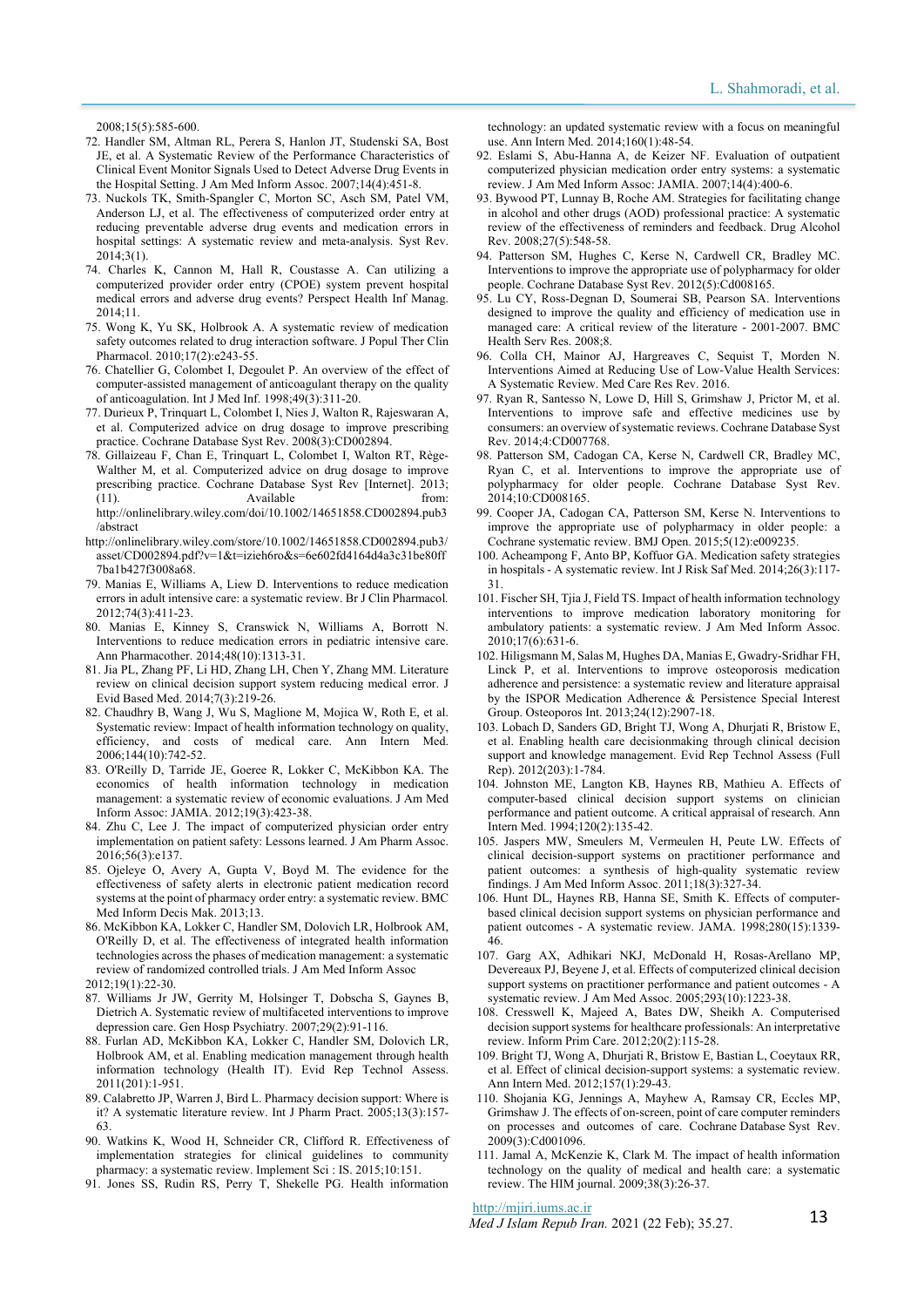- 112. Cresswell K, Mozaffar H, Shah S, Sheikh A. Approaches to promoting the appropriate use of antibiotics through hospital electronic prescribing systems: a scoping review. Int J Pharm Pract. 2017;25(1):5- 17.
- 113. Brenner SK, Kaushal R, Grinspan Z, Joyce C, Kim I, Allard RJ, et al. Effects of health information technology on patient outcomes: a systematic review. J Am Med Inform Assoc. 2016;23(5):1016-36.
- 114. Nies J, Colombet I, Degoulet P, Durieux P. Determinants of success for computerized clinical decision support systems integrated in CPOE systems: a systematic review. Proc AMIA Symp. 2006:594-8.
- 115. Moxey A, Robertson J, Newby D, Hains I, Williamson M, Pearson SA. Computerized clinical decision support for prescribing: Provision does not guarantee uptake. J Am Med Inform Assoc. 2010;17(1):25-33.
- 116. Ross J, Stevenson F, Lau R, Murray E. Factors that influence the implementation of e-health: a systematic review of systematic reviews (an update). Implement Sci. 2016;11.
- 117. Gagnon MP, Desmartis M, Labrecque M, Car J, Pagliari C, Pluye P, et al. Systematic Review of Factors Influencing the Adoption of Information and Communication Technologies by Healthcare Professionals. J Med Syst. 2012;36(1):241-77.
- 118. Alavi M, Joachimsthaler EA. Revisiting DSS implementation research: A meta-analysis of the literature and suggestions for researchers. MIS Q. 1992;16(1):95-113.
- 119. Gagnon MP, Nsangou ÉR, Payne-Gagnon J, Grenier S, Sicotte C. Barriers and facilitators to implementing electronic prescription: A systematic review of user groups' perceptions. J Am Med Inform Assoc. 2014;21(3):535-41.
- 120. Lluch M. Healthcare professionals' organisational barriers to health information technologies-a literature review. Int J Med Inf. 2011;80(12):849-62.
- 121. Brown CL, Mulcaster H, Triffitt K, Husband AK, Slight SP. A systematic review of the types and causes of prescribing errors generated from using computerized provider order entry systems in both primary and secondary care. J Gen Intern Med. 2016;31(2):S108- S9.
- 122. Nuckols TK, Smith-Spangler C, Morton SC, Asch SM, Patel VM, Anderson LJ, et al. The effectiveness of computerized order entry at reducing preventable adverse drug events and medication errors in hospital settings: A systematic review and meta-analysis. Syst Rev. 2014;3(1).
- 123. Ross J, Stevenson F, Lau R, Murray E. Factors that influence the implementation of e-health: a systematic review of systematic reviews (an update). Implement Sci. 2016;11(1).
- 124. Bobb A, Gleason K, Husch M, Feinglass J, Yarnold PR, Noskin GA. The epidemiology of prescribing errors: the potential impact of computerized prescriber order entry. Arch Intern Med. 2004;164(7):785-92.
- 125. Curtain C, Peterson G. Review of computerized clinical decision support in community pharmacy. J Clin Pharm Ther. 2014;39(4):343- 8.
- 126. Kuperman GJ, Bobb A, Payne TH, Avery AJ, Gandhi TK, Burns G, et al. Medication-related clinical decision support in computerized provider order entry systems: a review. J Am Med Inform Assoc.  $2007;14(1):29-40.$
- 127. Spinewine A, Schmader KE, Barber N, Hughes C, Lapane KL, Swine C, et al. Appropriate prescribing in elderly people: how well can it be measured and optimised? The Lancet. 2007;370(9582):173-84.
- 128. Stultz JS, Nahata MC. Computerized clinical decision support for medication prescribing and utilization in pediatrics. J Am Med Inform Assoc. 2012;19(6):942-53.
- 129. Tawadrous D, Shariff SZ, Haynes RB, Iansavichus AV, Jain AK, Garg AX. Use of clinical decision support systems for kidney-related drug prescribing: a systematic review. Am J Kidney Dis. 2011;58(6):903-14.
- 130. Tesfaye WH, Castelino RL, Wimmer BC, Zaidi STR. Inappropriate prescribing in chronic kidney disease: A systematic review of prevalence, associated clinical outcomes and impact of interventions. Int J Clin Pract. 2017.
- 131. Trafton JA, Martins SB, Michel MC, Wang D, Tu SW, Clark DJ, et al. Designing an automated clinical decision support system to match clinical practice guidelines for opioid therapy for chronic pain. Implement Sci. 2010;5(1):26.
- 132. Wagholikar KB, Hankey RA, Decker LK, Cha SS, Greenes RA, Liu H, et al. Evaluation of the effect of decision support on the efficiency
- of primary care providers in the outpatient practice. J

## http://mjiri.iums.ac.ir

**14** *Med J Islam Repub Iran.* 2021 (22 Feb); 35:27.

Prim Care Commun Health. 2015;6(1):54-60.

- 133. Gurwitz JH, Field TS, Rochon P, Judge J, Harrold LR, Bell CM, et al. Effect of Computerized Provider Order Entry with Clinical Decision Support on Adverse Drug Events in the Long‐Term Care Setting. J Am Geriatr Soc. 2008;56(12):2225-33.
- 134. Morimoto T, Gandhi T, Seger A, Hsieh T, Bates D. Adverse drug events and medication errors: detection and classification methods. Qual Saf Health Care. 2004;13(4):306-14.
- 135. Routledge PA, O'mahony M, Woodhouse K. Adverse drug reactions in elderly patients. Br J Clin Pharmacol*.* 2004;57(2):121-6.
- 136. Kane-Gill SL, Achanta A, Kellum JA, Handler SM. Clinical decision support for drug related events: moving towards better prevention. World J Crit Care Med. 2016;5(4):204.
- 137. King WJ, Paice N, Rangrej J, Forestell GJ, Swartz R. The effect of computerized physician order entry on medication errors and adverse drug events in pediatric inpatients. Pediatrics. 2003;112(3):506-9.
- 138. Ranji SR, Rennke S, Wachter RM. Computerised provider order entry combined with clinical decision support systems to improve medication safety: a narrative review. BMJ Qual Saf. 2014:bmjqs-2013-002165.
- 139. Agrawal A. Medication errors: prevention using information technology systems. Br J Clin Pharmacol. 2009;67(6):681-6.
- 140. Bates DW, Teich JM, Lee J, Seger D, Kuperman GJ, Ma'Luf N, et al. The impact of computerized physician order entry on medication error prevention. J Am Med Inform Assoc. 1999;6(4):313-21.
- 141. Devine EB, Hansen RN, Wilson-Norton JL, Lawless NM, Fisk AW, Blough DK, et al. The impact of computerized provider order entry on medication errors in a multispecialty group practice. J Am Med Inform Assoc. 2010;17(1):78-84.
- 142. Kaushal R, Barker KN, Bates DW. How can information technology improve patient safety and reduce medication errors in children's health care? Arch Pediatr Adolesc Med. 2001;155(9):1002-7.
- 143. Keers RN, Williams SD, Cooke J, Walsh T, Ashcroft DM. Impact of interventions designed to reduce medication administration errors in hospitals: a systematic review. Drug Saf. 2014;37(5):317-32.
- 144. Potts AL, Barr FE, Gregory DF, Wright L, Patel NR. Computerized physician order entry and medication errors in a pediatric critical care unit. Pediatrics. 2004;113(1):59-63.
- 145. Raschke RA, Gollihare B, Wunderlich TA, Guidry JR, Leibowitz AI, Peirce JC, et al. A computer alert system to prevent injury from adverse drug events: development and evaluation in a community teaching hospital. Jama. 1998;280(15):1317-20.
- 146. Delaney BC, Fitzmaurice DA, Riaz A, Hobbs FR. Can computerised decision support systems deliver improved quality in primary care? BMJ. 1999;319(7220):1281.
- 147. Franke L, Avery A, Groom L, Horsfield P. Is there a role for computerized decision support for drug dosing in general practice? A questionnaire survey. J Clin Pharm Ther. 2000;25(5):373-7.
- 148. Helmons P, Grouls RJ, Roos A, Bindels A, Wessels-Basten S, Ackerman E, et al. Using a clinical decision support system to determine the quality of antimicrobial dosing in intensive care patients with renal insufficiency. Qual Saf Health Care. 2010;19(1):22-6.
- 149. Terrell KM, Perkins AJ, Hui SL, Callahan CM, Dexter PR, Miller DK. Computerized decision support for medication dosing in renal insufficiency: a randomized, controlled trial. Ann Emerg Med. 2010;56(6):623-9. e2.
- 150. Walton R, Harvey E, Dovey S, Freemantle N. Computerised advice on drug dosage to improve prescribing practice. Cochrane Database Syst Rev. 2001;1:CD002894.
- 151. Lehmann CU, Kim GR. Computerized provider order entry and patient safety. Pediatr Clin. 2006;53(6):1169-84.
- 152. Van Der Sijs H, Aarts J, Vulto A, Berg M. Overriding of drug safety alerts in computerized physician order entry. J Am Med Inform Assoc (JAMIA). 2006;13(2):138-47.
- 153. Bindoff I, Tenni P, Peterson G, Kang B, Jackson S. Development of an intelligent decision support system for medication review. J Clin Pharm Ther. 2007;32(1):81-8.
- 154. McCoy AB, Waitman LR, Gadd CS, Danciu I, Smith JP, Lewis JB, et al. A computerized provider order entry intervention for medication safety during acute kidney injury: a quality improvement report. Am J Kidney Dis. 2010;56(5):832-41.
- 155. Tilson H, Hines LE, McEvoy G, Weinstein DM, Hansten PD, Matuszewski K, et al. Recommendations for selecting drug-drug interactions for clinical decision support. Am J Health Syst Pharm. 2016;73(8):576.